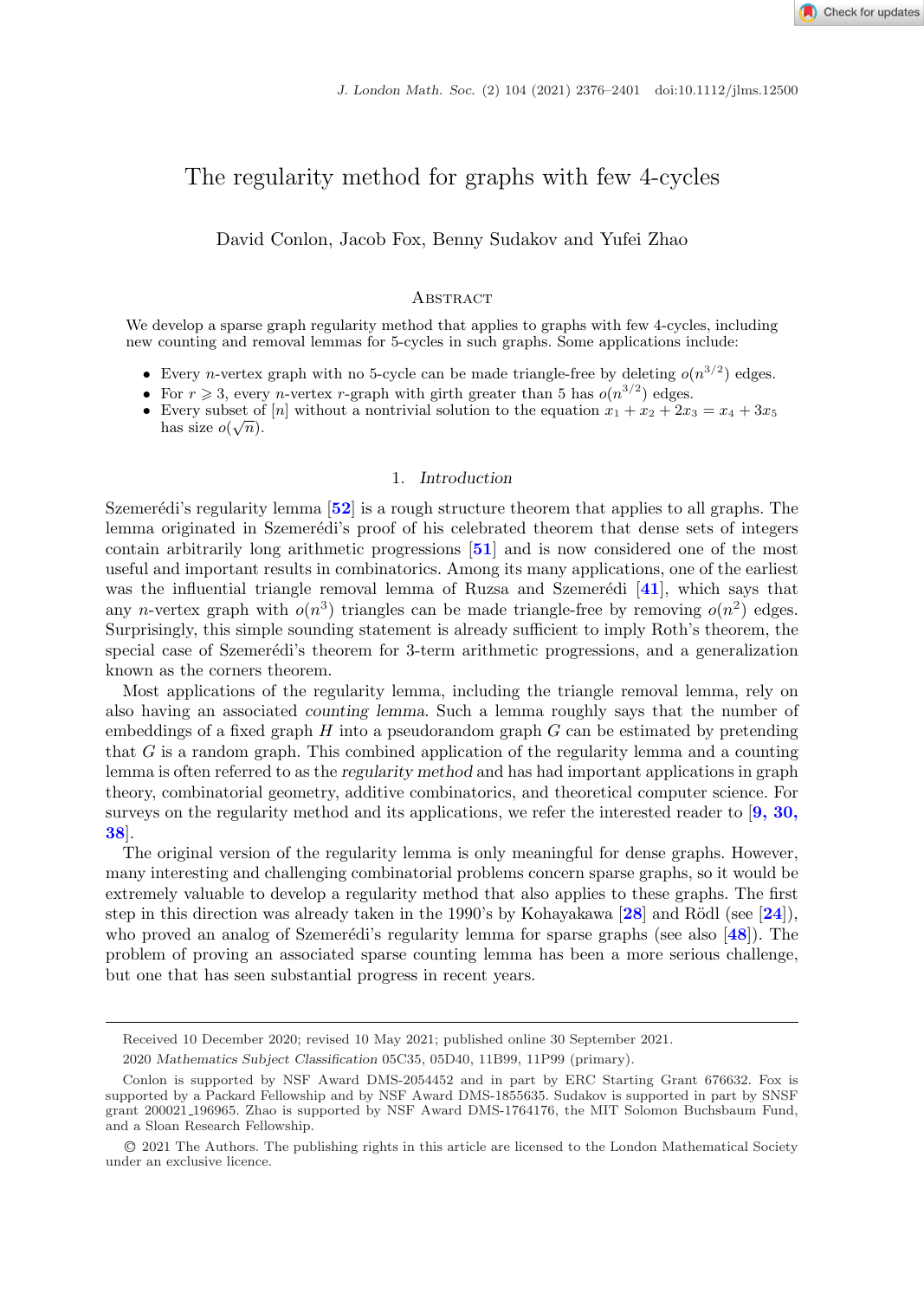It is known that one needs to make some nontrivial assumptions about a sparse graph in order for a counting lemma to hold. Usually, that has meant that the graph is assumed to be a subgraph of another well-behaved sparse graph, such as a random or pseudorandom graph. For subgraphs of random graphs, proving such a counting lemma (or, more accurately in this context, embedding lemma) was a famous problem, known as the KLR conjecture [**[29](#page-24-0)**], which has only been resolved very recently [**[3, 14, 46](#page-23-0)**] as part of the large body of important work (see also  $\left[13, 47\right]$  $\left[13, 47\right]$  $\left[13, 47\right]$ ) extending classical combinatorial theorems such as Turán's theorem and Szemerédi's theorem to subsets of random sets.

In the pseudorandom setting, the aim is again to prove analogs of combinatorial theorems, but now for subsets of pseudorandom sets. For instance, the celebrated Green–Tao theorem [**[26](#page-24-0)**], that the primes contain arbitrarily long arithmetic progressions, may be viewed in these terms. Indeed, the main idea in their work is to prove an analog of Szemerédi's theorem for dense subsets of pseudorandom sets and then to show that the primes form a dense subset of a pseudorandom set of 'almost primes' so that their relative Szemerédi theorem can be applied. For graphs, a sparse counting lemma, which easily enables the transference of combinatorial theorems from dense to sparse graphs, was first developed in full generality by Conlon, Fox, and Zhao [**[11](#page-23-0)**] and then extended to hypergraphs in [**[12](#page-23-0)**], where it was used to give a simplified proof of a stronger relative Szemer´edi theorem, valid under weaker pseudorandomness assumptions than in [**[26](#page-24-0)**].

In this paper, we develop the sparse regularity method in another direction, without any assumption that our graph is contained in a sufficiently pseudorandom host. Instead, our only assumption will be that the graph has few 4-cycles and our main contribution will be a counting lemma that lower bounds the number of 5-cycles in such graphs†. Unlike the previous results on sparse regularity, the method developed here has natural applications in extremal and additive combinatorics with few hypotheses about the setting. We begin by exploring these applications.

*Asymptotic notation.* For positive functions f and g of n, we write  $f = O(g)$  or  $f \leq g$  to mean that  $f \leqslant Cg$  for some constant  $C > 0$ ; we write  $f = \Omega(g)$  or  $f \gtrsim g$  to mean that  $f \geqslant cg$ for some constant  $c > 0$ ; we write  $f = o(g)$  to mean that  $f/g \to 0$ ; and we write  $f = \Theta(g)$  or  $f \asymp g$  to mean that  $g \lesssim f \lesssim g$ .

#### 1.1. *Sparse graph removal lemmas*

The famous triangle removal lemma of Ruzsa and Szemerédi [[41](#page-24-0)] states that:

An *n*-vertex graph with  $o(n^3)$  triangles can be made triangle-free by deleting  $o(n^2)$ edges*.*

One of the main applications of our sparse regularity method is a removal lemma for 5-cycles in  $C_4$ -free graphs. Since a  $C_4$ -free graph on n vertices has  $O(n^{3/2})$  edges, a removal lemma in such graphs is only meaningful if the conclusion is that we can remove  $o(n^{3/2})$  edges to achieve our goal, in this case that the graph should also be  $C_5$ -free. We show that such a removal lemma holds if our *n*-vertex  $C_4$ -free graph has  $o(n^{5/2})$  copies of  $C_5$ .

THEOREM 1.1. An *n*-vertex  $C_4$ -free graph with  $o(n^{5/2})$  copies of  $C_5$  can be made  $C_5$ -free *by removing*  $o(n^{3/2})$  *edges.* 

This theorem is a special case of the following more general result.

<sup>†</sup>Longer cycles, as well as several other families of graphs, can also be counted using our techniques. We hope to return to this point in a future paper.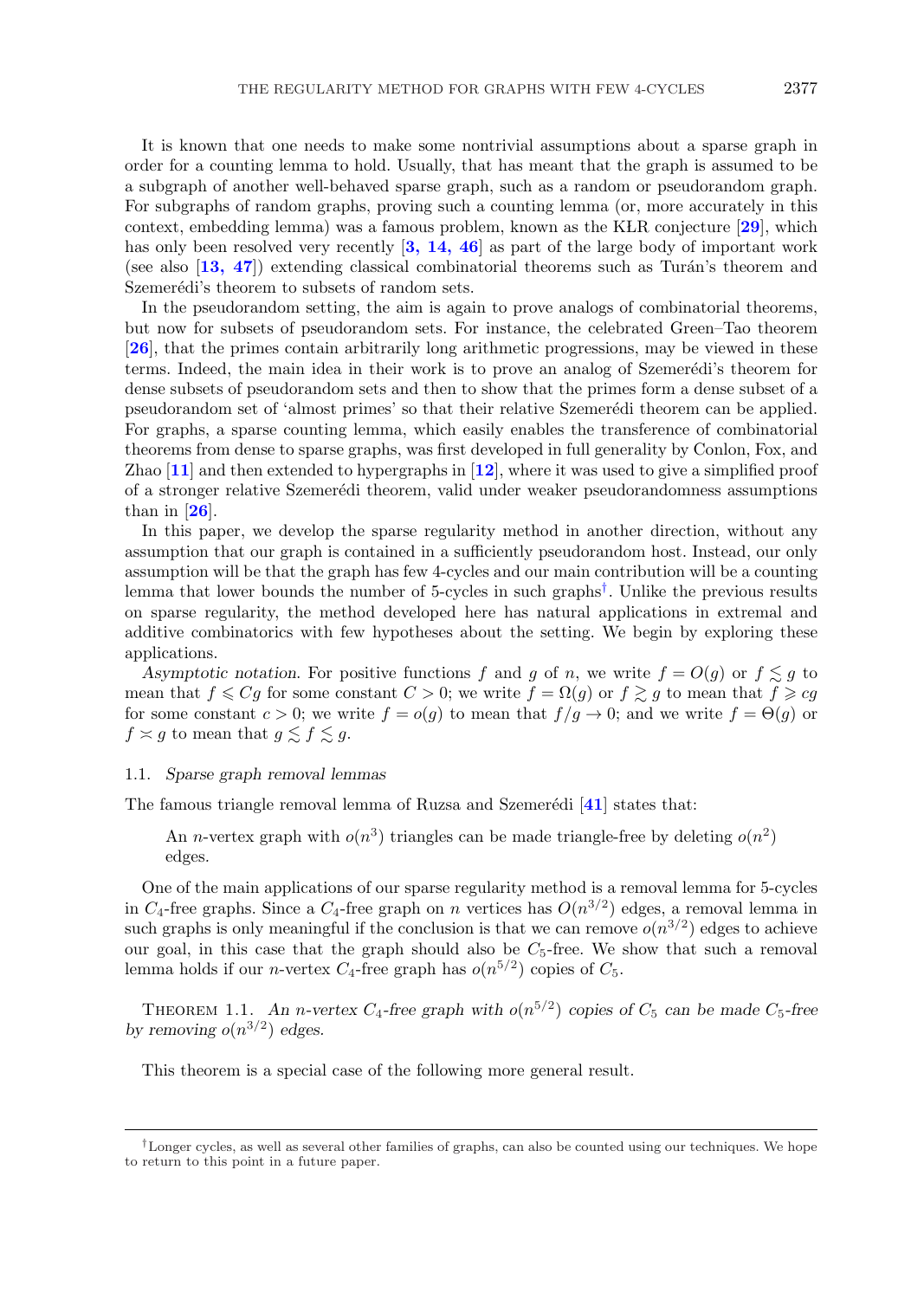<span id="page-2-0"></span>THEOREM 1.2 (Sparse  $C_3 - C_5$  removal lemma). An *n*-vertex graph with  $o(n^2)$  copies of  $C_4$ and  $o(n^{5/2})$  *copies of*  $C_5$  *can be made*  $\{C_3, C_5\}$ -free by deleting  $o(n^{3/2})$  edges.

REMARK. Let us motivate the exponents that appear in this theorem. It is helpful to compare the quantities with what is expected in an  $n$ -vertex random graph with edge density p. Provided that  $pn \to \infty$ , the number of  $C_k$  in  $G(n, p)$  is typically on the order of  $p^k n^k$  for each fixed k. Moreover, if  $p \geq n^{-1/2}$ , then a second-moment calculation shows that  $G(n, p)$  typically contains on the order of  $pn^2$  edge-disjoint triangles and therefore cannot be made trianglefree by removing  $o(pn^2)$  edges. Hence, the random graph  $G(n, p)$  with  $p \asymp n^{-1/2}$  shows that Theorem 1.2 becomes false if we only assume that there are  $O(n^{5/2})$  copies of  $C_5$  and  $O(n^2)$ copies of  $C_4$ .

For a different example, we note that the polarity graph of Brown [[6](#page-23-0)] and Erdős–Rényi– Sós [**[17](#page-24-0)**] has n vertices,  $\Theta(n^{3/2})$  edges, no copies of  $C_4$ ,  $\Theta(n^{5/2})$  copies of  $C_5$ , and every edge is contained in exactly one triangle (see [**[33](#page-24-0)**] for the proof of this latter property). Thus, Theorem 1.2 is false if we relax the hypothesis on the number of copies of  $C_5$  from  $o(n^{5/2})$  to  $O(n^{5/2})$ . For another example, showing that the hypothesis on the number of copies of  $C_4$  also cannot be entirely dropped, we refer the reader to Proposition 1.5 below.

We state two additional corollaries of Theorem 1.2, the second being an immediate consequence of the first. See Section [5](#page-15-0) for the short deductions.

COROLLARY 1.3. An *n*-vertex graph with  $o(n^2)$  copies of  $C_5$  can be made triangle-free by *deleting*  $o(n^{3/2})$  *edges.* 

COROLLARY 1.4. An *n*-vertex  $C_5$ -free graph can be made triangle-free by deleting  $o(n^{3/2})$  *edges.* 

We do not know if the exponent  $3/2$  in Corollary 1.4 is best possible, but the next statement, whose proof can be found in Section [7,](#page-17-0) shows that the hypothesis on the number of copies of  $C_5$  in Corollary 1.3 cannot be relaxed from  $o(n^2)$  to  $o(n^{5/2})$ .

PROPOSITION 1.5. *There exist n-vertex graphs with*  $o(n^{2.442})$  *copies of*  $C_5$  *that cannot be made triangle-free by deleting*  $o(n^{3/2})$  *edges.* 

We also state a 5-partite version of the sparse 5-cycle removal lemma. This statement will be used in our arithmetic applications.

THEOREM 1.6 (Sparse removal lemma for 5-cycles in 5-partite graphs). For every  $\epsilon > 0$ , *there exists*  $\delta > 0$  *such that if* G *is a* 5*-partite graph on vertex sets*  $V_1, \ldots, V_5$  *with*  $|V_1| = \cdots$  $|V_5| = n$ , all edges of G lie between  $V_i$  and  $V_{i+1}$  for some i (taken mod 5), and

- (a) (*Few* 4-cycles between two parts) G has at most  $\delta n^2$  copies of  $C_4$  whose vertices lie in  $two$  different parts  $V_i$ ,
- (b) (*Few* 5-cycles) G has at most  $\delta n^{5/2}$  copies of  $C_5$ ,

then *G* can be made  $C_5$ -free by removing at most  $\epsilon n^{3/2}$  edges.

We note that the exponent  $3/2$  in the conclusion above is tight, as shown by the next statement, whose proof can be found in Section [7.](#page-17-0)

PROPOSITION 1.7. For every *n*, there exists a 5-partite graph on vertex sets  $V_1, \ldots, V_5$ *with*  $|V_1| = \cdots = |V_5| = n$ , where all edges lie between  $V_i$  and  $V_{i+1}$  for some i (*taken mod*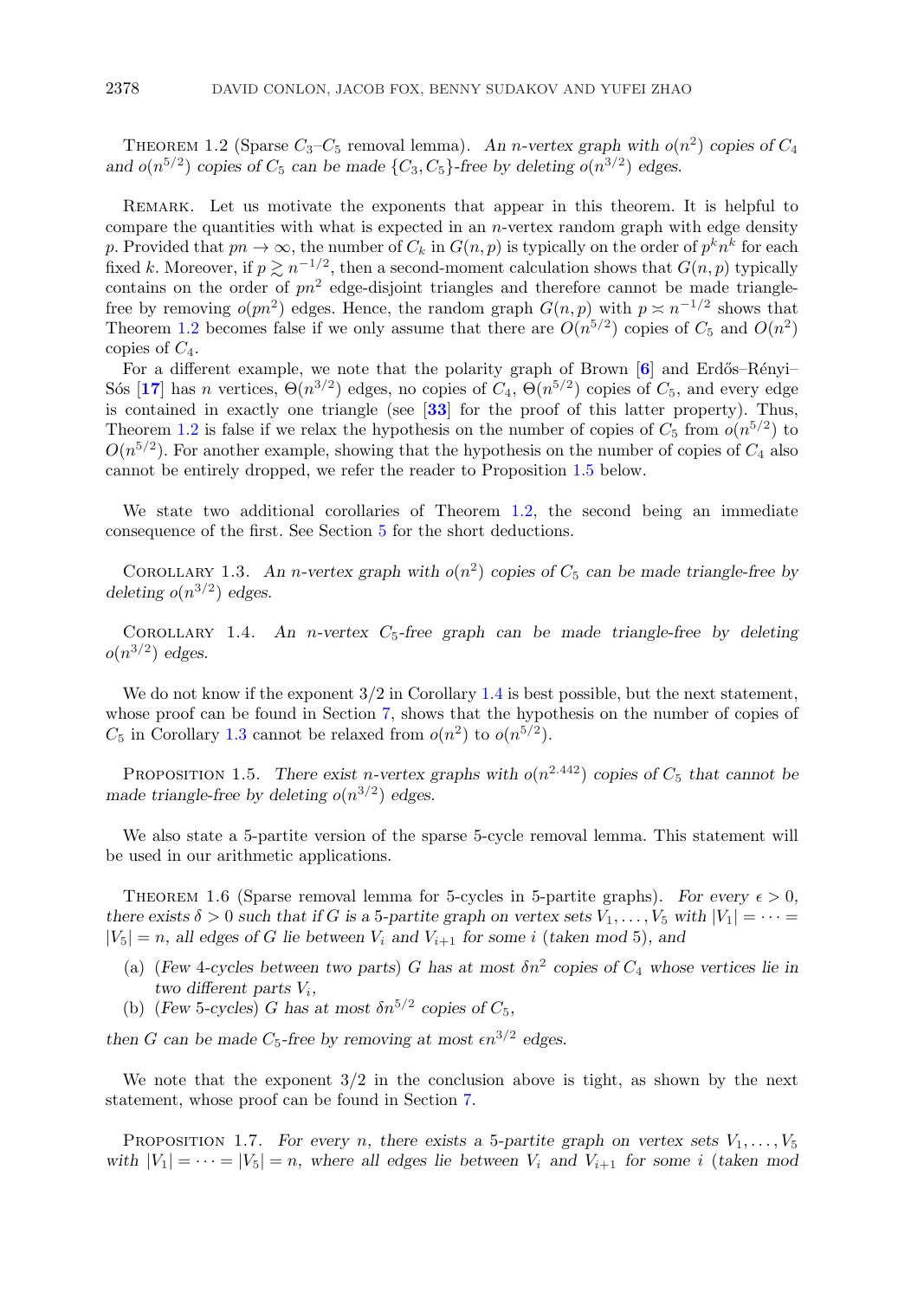<span id="page-3-0"></span>5)*, such that the graph is* C4*-free, every edge lies in exactly one* 5*-cycle, and there are*  $e^{-O(\sqrt{\log n})}n^{3/2}$  edges.

*Related results.* An earlier application of sparse regularity to  $C_4$ -free (and, more generally,  $K_{s,t}$ -free) graphs may be found in [[1](#page-23-0)], where it was used to study a conjecture of Erdős and Simonovits [[18](#page-24-0)] in extremal graph theory. For instance, they show that if  $s = 2$  and  $t \geq 2$  or if  $s = t = 3$ , then the maximum number of edges in an *n*-vertex graph with no copy of  $K_{s,t}$ and no copy of  $C_k$  for some odd  $k \geqslant 5$  is asymptotically the same as the maximum number of edges in a bipartite *n*-vertex graph with no copy of  $K_{s,t}$ .

#### 1.2. *Extremal results in hypergraphs*

In an r-graph (that is, an r-uniform hypergraph), a (v, e)*-configuration* is a subgraph with e edges and at most v vertices. A central problem in extremal combinatorics is to estimate  $f_r(n, v, e)$ , the maximum number of edges in an *n*-vertex r-graph without a  $(v, e)$ -configuration. For brevity, we drop the subscript when  $r = 3$ , simply writing  $f(n, v, e) := f_3(n, v, e)$ .

The systematic study of this function was initiated almost five decades ago by Brown, Erdős, and S<sub>os</sub>  $\left[7, 50\right]$  $\left[7, 50\right]$  $\left[7, 50\right]$ . A famous conjecture that arose from their work  $\left[15, 16\right]$  $\left[15, 16\right]$  $\left[15, 16\right]$  asks whether  $f(n, e +$  $3, e) = o(n^2)$  for any fixed  $e \ge 3$ . For  $e = 3$ , this problem was resolved by Ruzsa and Szemerédi [**[41](#page-24-0)**]. In fact, this (6,3)-theorem, rather than the triangle removal lemma, was their original motivation for studying such problems. Their result has been extended in many directions, but the problem of showing that  $f(n, e+3, e) = o(n^2)$  remains open for all  $e \ge 4$ .

Our methods give the following new bound for a problem of this type, which turns out to be equivalent to Corollary [1.4.](#page-2-0)

COROLLARY 1.8.  $f(n, 10, 5) = o(n^{3/2}).$ 

We next explain how to deduce Corollary 1.8 from Corollary [1.4.](#page-2-0) Suppose that  $H$  is a 3graph on n vertices without a  $(10.5)$ -configuration. We greedily delete vertices from H one at a time if they are in at most four edges. In total, this process deletes at most 4n edges. The resulting induced subgraph  $H'$  has the property that each vertex is in at least 5 edges. Furthermore,  $H'$  is linear, that is, any two edges intersect in at most one vertex. Indeed, if there are two edges sharing vertices  $u, v$ , then, by adding three additional edges touching v, we get a  $(10.5)$ -configuration. If we now let G be the underlying graph formed by converting all edges of  $H'$  to triangles, we see that G is a union of edge-disjoint triangles. Moreover, it is  $C_5$ -free, since otherwise it would contain a (10,5)-configuration. Hence, by Corollary [1.4,](#page-2-0) it has  $o(n^{3/2})$  edges. But this then implies that H', and therefore, H has  $o(n^{3/2})$  edges. Conversely, to show that Corollary 1.8 implies Corollary [1.4,](#page-2-0) it suffices to observe that the 3-graph formed by a collection of edge-disjoint triangles in a  $C_5$ -free graph does not have a  $(10,5)$ -configuration.

A (*Berge*) *cycle* of length  $k \geq 2$  (or simply a k-*cycle*) in a hypergraph is an alternating sequence of distinct vertices and edges  $v_1, e_1, \ldots, v_k, e_k$  such that  $v_i, v_{i+1} \in e_i$  for each i (where indices are taken modulo  $k$ ). For example, a 2-cycle consists of a pair of edges intersecting in a pair of distinct vertices. The *girth* of an r-graph is the length of the shortest cycle.

Let  $h_r(n, g)$  denote the maximum number of edges in an r-graph on n vertices of girth larger than g. The following observation, whose proof may be found in Appendix [B,](#page-20-0) relates the Brown–Erdős–Sós problem to that of estimating  $h_r(n, q)$ .

PROPOSITION 1.9. *For*  $r \ge 2$  *and*  $e \ge 2$ *, there exists*  $n_0(r, e)$  *such that*  $f_r(n, (r - 1)e, e) =$  $h_r(n, e)$  for all  $n \geqslant n_0(r, e)$ .

By Corollary 1.8, we thus have the following result for  $r = 3$ . Note that the general result follows from the case  $r = 3$ . Indeed, if an r-graph has girth g, replacing each edge by a subset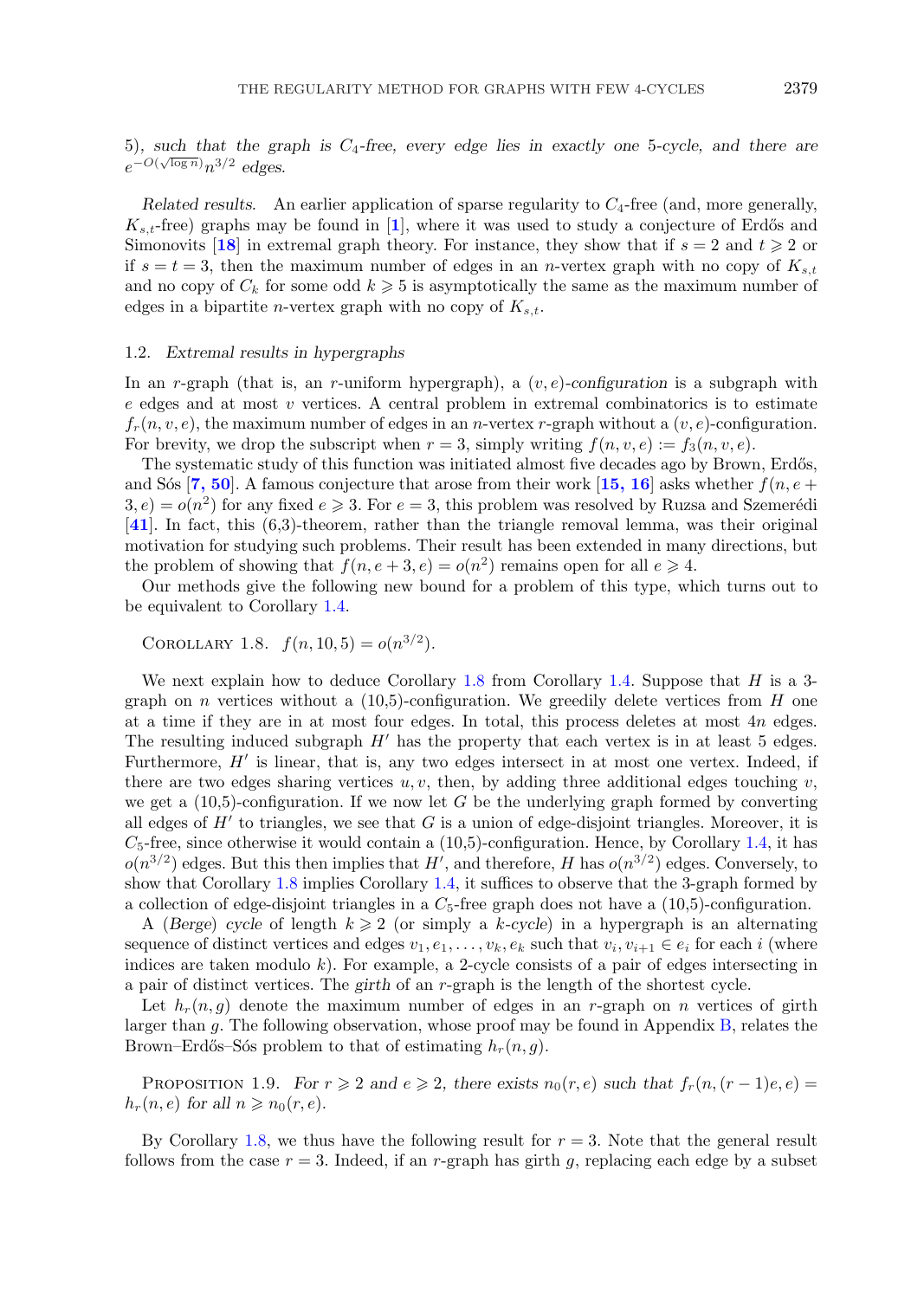<span id="page-4-0"></span>of size three, we get a 3-graph on the same set of vertices with the same number of edges and girth at least  $q$ .

COROLLARY 1.10. Let  $r \ge 3$ . Then  $h_r(n, 5) = o(n^{3/2})$ , that is, every *r*-graph on *n* vertices *of girth greater than* 5 *has*  $o(n^{3/2})$  *edges.* 

*Related results.* Previously, upper bounds of the form  $h_r(n, 5) \leq c_r n^{3/2}$  were known [[19,](#page-24-0) **[33](#page-24-0)**. In fact, Lazebnik and Verstraëte [33] showed that  $f(n, 8, 4) = h_3(n, 4) = (1/6 + o(1))n^{3/2}$ for all sufficiently large  $n^{\dagger}$ . Bollobás and Győri [[5](#page-23-0)] proved that the maximum number of edges in a 3-graph on n vertices with no 5-cycle is  $\Theta(n^{3/2})$ , which implies that the maximum number of triangles in an *n*-vertex  $C_5$ -free graph is  $\Theta(n^{3/2})$ . In contrast, Corollary [1.4](#page-2-0) says that the maximum number of *edge-disjoint* triangles in a  $C_5$ -free graph on n vertices is  $o(n^{3/2})$ . See [[2,](#page-23-0) **[19, 20, 23](#page-23-0)**] for further improvements and simplifications of the Bollobás–Győri result.

Given a family  $\mathcal F$  of r-graphs, we say that an r-graph is  $\mathcal F$ -free if it contains no copy of any element of F as a subgraph. Define  $ex(n, \mathcal{F})$  to be the maximum number of edges in an F-free  $r$ -graph on  $n$  vertices. It is easy to see that

$$
2^{\text{ex}(n,\mathcal{F})} \leqslant \#\{\mathcal{F}\text{-free $r$-graphs on $n$ labeled vertices}\}\leqslant \sum_{m=0}^{\text{ex}(n,\mathcal{F})} \binom{\binom{n}{r}}{m} \leqslant 2^{\text{ex}(n,\mathcal{F})r\log n}.
$$

In many instances it is known that the lower bound is closer to the truth. Early investigations into this and related problems led to the first seeds of the important container method, as developed by Kleitman and Winston [**[27](#page-24-0)**] and by Sapozhenkho [**[43–45](#page-24-0)**]. More recently, influential works of Balogh, Morris, and Samotij [**[3](#page-23-0)**] and of Saxton and Thomason [**[46](#page-24-0)**] pushed these ideas considerably further and showed their broad applicability.

Using the container method, Palmer, Tait, Timmons, and Wagner [**[36](#page-24-0)**] proved that the number of r-graphs on *n* vertices with girth greater than 4 is at most  $2^{c_r n^{3/2}}$  for an appropriate constant  $c_r$ . We improve this bound when the girth is greater than 5, strengthening Corollary 1.10. We refer the reader to Appendix C for the proof.

THEOREM 1.11. For every fixed  $r \geq 3$ , the number of *r*-graphs on *n* vertices with girth *greater than* 5 *is*  $2^{o(n^{3/2})}$ .

#### 1.3. *Number-theoretic applications*

It was already noted by Ruzsa and Szemerédi that their results imply Roth's theorem [[39](#page-24-0)], the statement that every subset of  $[n] := \{1, 2, \ldots, n\}$  without 3-term arithmetic progressions has size  $o(n)$ . Here we discuss some number-theoretic applications of our sparse removal results along similar lines. We first illustrate our results with two specific applications, beginning with the following theorem‡.

Theorem 1.12. *Every subset of* [n] *without a nontrivial solution to the equation*

$$
x_1 + x_2 + 2x_3 = x_4 + 3x_5 \tag{1}
$$

*has size*  $o(\sqrt{n})$ *. Here a trivial solution is one of the form*  $(x_1,...,x_5) = (x, y, y, x, y)$  *or*  $(y, x, y, x, y)$  *for some*  $x, y \in \mathbb{Z}$ *.* 

<sup>&</sup>lt;sup>†</sup>Lazebnik and Verstraete [[33](#page-24-0)] actually claim that  $f(n, 8, 4) = h_3(n, 4)$  for all n. However, this is false for small n. For instance, it is easy to see that  $f(6, 8, 4) = 3$ , while  $h_3(6, 4) = 2$ . Nevertheless, their claim that  $f(n, 8, 4) =$  $(1/6 + o(1))n^{3/2}$  still stands by our Proposition [1.9](#page-3-0) and their result that  $h_3(n, 4) = (1/6 + o(1))n^{3/2}$ .

<sup>‡</sup>Though we focus here on applications to linear equations with five variables, all of our results extend to linear equations with more than five variables by using the counting lemma for longer cycles mentioned in an earlier footnote.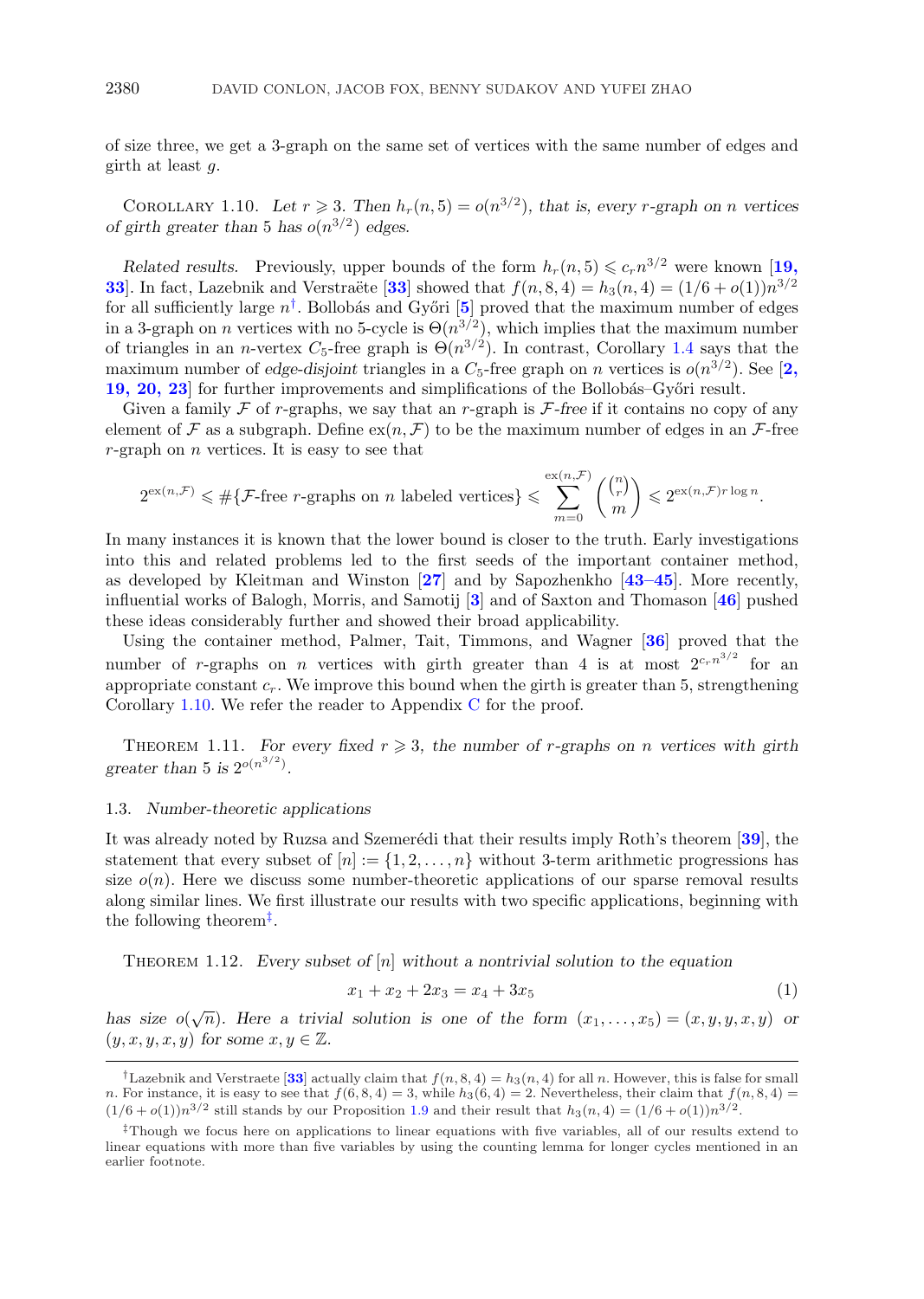<span id="page-5-0"></span>Any set of integers without a nontrivial solution to [\(1\)](#page-4-0) must be a *Sidon set*, with no nontrivial solution to the equation  $x_1 + x_2 = x_4 + x_5$ , since any nontrivial solution automatically extends to a nontrivial solution of [\(1\)](#page-4-0) by setting  $x_3 = x_5$ . In particular, the upper bound for the size of Sidon sets,  $(1+o(1))\sqrt{n}$ , is also an upper bound for the size of a subset of [n] without a nontrivial solution to [\(1\)](#page-4-0). Our Theorem [1.12](#page-4-0) improves on this simple bound, though it remains an open problem to determine whether the bound can be improved further to  $n^{1/2-\epsilon}$  for some  $\epsilon > 0.$ 

We now give a second number-theoretic application, this time restricting to Sidon sets.

Theorem 1.13. *The maximum size of a Sidon subset of* [n] *without a solution in distinct variables to the equation*

$$
x_1 + x_2 + x_3 + x_4 = 4x_5
$$

*is at most*  $o(\sqrt{n})$  *and at least*  $n^{1/2-o(1)}$ *.* 

In other words, we are simultaneously avoiding

- (a) nontrivial solutions to the Sidon equation  $x_1 + x_2 = x_3 + x_4$  and
- (b) distinct variable solutions to the linear equation  $x_1 + x_2 + x_3 + x_4 = 4x_5$ .

There exist Sidon sets of size  $(1 + o(1))\sqrt{n}$ , as well as sets of size  $n^{1-o(1)}$  avoiding (b) (by a standard modification of Behrend's construction [**[4](#page-23-0)**] of large sets without 3-term arithmetic progressions). However, Theorem 1.13 shows that by simultaneously avoiding nontrivial solutions to both equations, the maximum size is substantially reduced.

This is the first example showing a lack of 'compactness' for linear equations. In extremal graph theory, the *Erd˝os–Simonovits compactness conjecture* [**[18](#page-24-0)**] is a well-known conjecture saying that, for every finite set F of graphs,  $ex(n, \mathcal{F}) \geq c_{\mathcal{F}} \min_{F \in \mathcal{F}} ex(n, F)$  for some constant  $c_{\mathcal{F}} > 0$ . The analogous statement is false for r-graphs with  $r \geq 3$  (by the Ruzsa-Szemerédi theorem and a simple generalization to  $r$ -graphs noted in  $[16,$  $[16,$  $[16,$  Theorem 1.9]), but remains open for graphs. Our Theorem 1.13 shows that it also fails for linear equations.

Theorem 1.13 also sheds some light on the fascinating open problem (see, for example, Gowers' blog post [**[25](#page-24-0)**]) of understanding the structure of Sidon sets with near-maximum size, say within a constant factor of  $\sqrt{n}$ , showing that any such set must contain five distinct elements with one of them being the average of the others. More generally, we have the following result, showing that a large Sidon set must contain solutions to a wide family of translation-invariant linear equations in five variables. We note that the lower bound of  $n^{1/2-o(1)}$  simply comes from intersecting a Sidon set of set  $(1+o(1))n^{1/2}$  with a random translate of a subset of [n] of size  $n^{1-o(1)}$  that avoids nontrivial solutions to (2) (which again exists by a standard modification of Behrend's construction [**[4](#page-23-0)**]).

THEOREM 1.14. Fix positive integers  $a_1, \ldots, a_4$ . The maximum size of a Sidon subset of [n] *without a solution in distinct variables to the equation*

$$
a_1x_1 + a_2x_2 + a_3x_3 + a_4x_4 = (a_1 + a_2 + a_3 + a_4)x_5 \tag{2}
$$

*is at most*  $o(\sqrt{n})$  *and at least*  $n^{1/2-o(1)}$ *.* 

Similarly, Theorem [1.12](#page-4-0) is a special case of the following statement.

Theorem 1.15. *Fix positive integers* a *and* b*. Every subset of* [n] *without a nontrivial solution to the equation*

$$
ax_1 + ax_2 + bx_3 = ax_4 + (a+b)x_5 \tag{3}
$$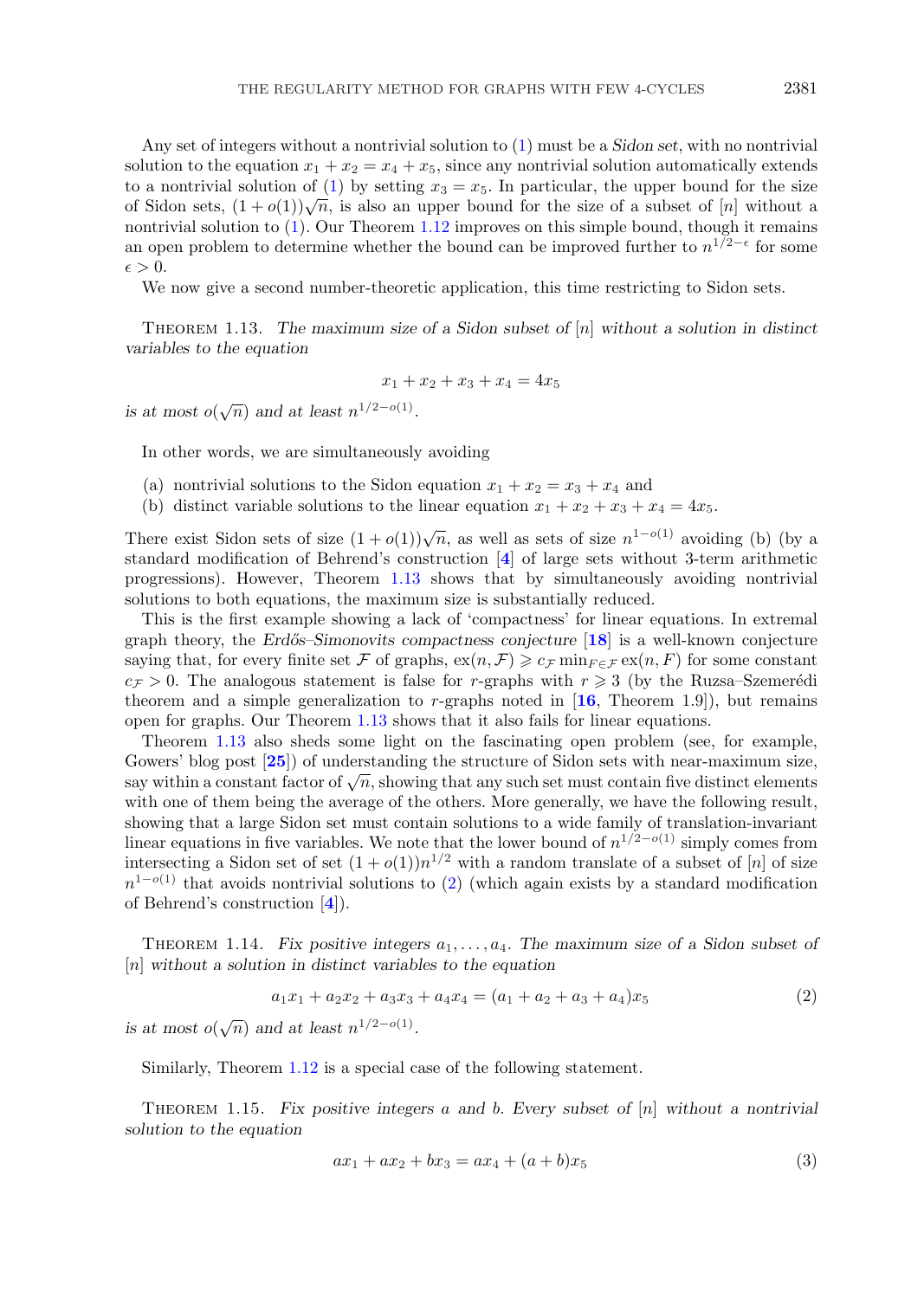<span id="page-6-0"></span>*has size*  $o(\sqrt{n})$ *. Here a trivial solution is one of the form*  $(x_1,...,x_5) = (x, y, y, x, y)$  *or*  $(y, x, y, x, y)$  (or  $(y, y, x, x, y)$  *if*  $a = b$ ) for some  $x, y \in \mathbb{Z}$ .

Both Theorem [1.15](#page-5-0) and the upper bound in Theorem [1.14](#page-5-0) are special cases of the following more robust theorem (applied with  $X_1 = \cdots = X_5$ ), whose proof can be found in Section [6.](#page-16-0) Indeed, to prove the upper bound in Theorem [1.14,](#page-5-0) we apply Lemma 1.17 below to check that every Sidon subset of  $[n]$  contains  $O(n)$  solutions to [\(2\)](#page-5-0) where not all variables are distinct, thereby verifying hypothesis (b) of Theorem 1.16 (with a  $O(n)$  bound instead of  $o(n^{3/2})$ ). To prove Theorem [1.15,](#page-5-0) we note, by setting  $x_3 = x_5$  in [\(3\)](#page-5-0), that the subset satisfying the hypothesis of Theorem [1.15](#page-5-0) must be a Sidon set. Finally, when  $X_1 = \cdots = X_5$ , the removal statement in the conclusion of Theorem 1.16 implies that  $|X_1| = o(\sqrt{n})$  since  $x_1 = \cdots = x_5$  is always a solution due to  $a_1 + \cdots + a_5 = 0$ .

THEOREM 1.16. Fix nonzero integers  $a_1, \ldots, a_5$  with  $a_1 + \cdots + a_5 = 0$ . Suppose that  $X_1, \ldots, X_5$  are subsets of [n] satisfying

- (a) each  $X_i$  has  $o(n)$  nontrivial solutions to  $x_1 + x_2 = x_3 + x_4$  (a trivial solution here is one *with*  $(x_1, x_2) = (x_3, x_4)$  *or*  $(x_4, x_3)$  *and*
- (b)  $o(n^{3/2})$  *solutions to*  $a_1x_1 + \cdots + a_5x_5 = 0$  *with*  $x_1 \in X_1, \ldots, x_5 \in X_5$ .

*Then one can remove*  $o(\sqrt{n})$  *elements from each*  $X_i$  *to remove all solutions to*  $a_1x_1 + \cdots$  $a_5x_5 = 0$  *with*  $x_1 \in X_1, \ldots, x_5 \in X_5$ .

LEMMA 1.17. Let  $a_1, \ldots, a_4$  be nonzero integers and X be a Sidon subset of  $[n]$ . Then X *contains*  $O(n)$  *solutions to the equation*  $a_1x_1 + a_2x_2 + a_3x_3 + a_4x_4 = 0$ *.* 

Since our proofs rely on the graph removal lemma, they give poor quantitative bounds, the best bound on that lemma [**[21](#page-24-0)**] having tower-type dependencies. However, for our numbertheoretic applications, it is possible to use the best bounds for the relevant Roth-type theorem, together with a weak arithmetic regularity lemma and our  $C_5$ -counting lemma to obtain reasonable bounds. This is similar in spirit to the arithmetic transference proof of the relative Szemerédi theorem given in  $[53]$  $[53]$  $[53]$ , though we omit the details. A follow-up work of Prendiville [**[37](#page-24-0)**] giving a Fourier-analytic proof of our number-theoretic results also yields comparable bounds.

As a final remark, we note that the results of this subsection carry over essentially verbatim to arbitrary abelian groups. Following Král'–Serra–Vena [**[31](#page-24-0)**] (see also [**[32, 49](#page-24-0)**]), one may also use our sparse graph removal lemma to derive a sparse removal lemma that is meaningful in arbitrary groups. We again omit the details, but refer the interested reader to [**[10](#page-23-0)**, Theorem 1.2] for a result which is similar in flavor.

## 2. *A weak sparse regularity lemma*

In this section, we develop a sparse version of the Frieze–Kannan weak regularity lemma [**[22](#page-24-0)**]. A sparse version of Szemerédi's regularity lemma was originally developed by Kohayakawa [**[28](#page-24-0)**] and R¨odl (see [**[24](#page-24-0)**]) under an additional 'no dense spots' hypothesis, but Scott [**[48](#page-24-0)**] showed that, with a slight variation in the statement, this additional hypothesis is not needed. The approach we use here for proving a sparse version of the weak regularity lemma will be similar to that of Scott. With this result (and an appropriate counting lemma) in hand, we will then be able to 'transfer' the removal lemma from the dense setting to the sparse setting.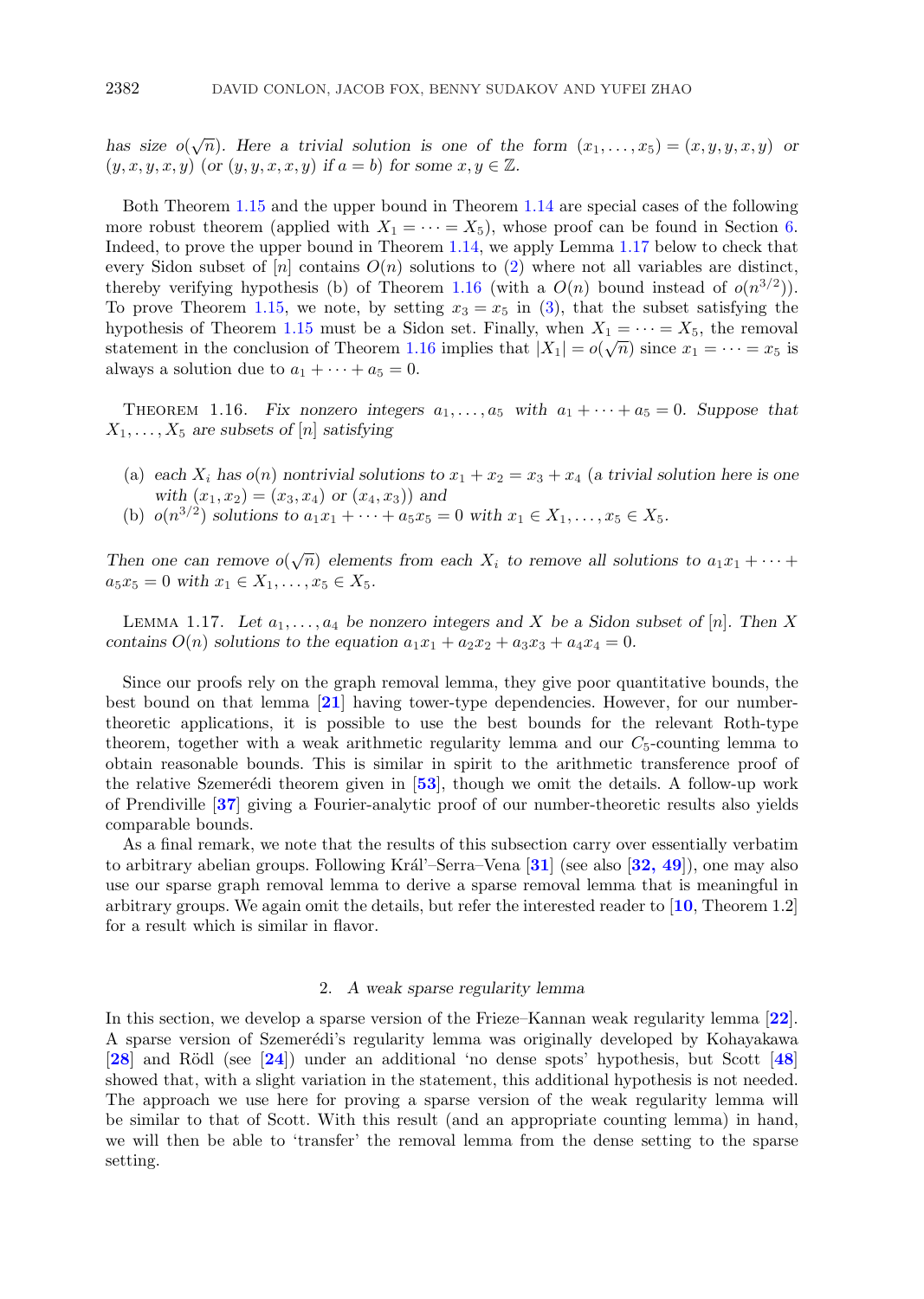<span id="page-7-0"></span>In order to give an analytic formulation of the weak regularity lemma, we first make some definitions. Given a pair of probability spaces  $V_1$  and  $V_2$ , which are usually vertex sets with the uniform measure (or, if the vertices carry weights, then with the probability measure that is proportional to the vertex weights), we define the *cut norm* for a measurable function  $f: V_1 \times V_2 \to \mathbb{R}$  (we will sometimes omit mentioning the measurability requirement when it is clear from context) by

$$
||f||_{\Box} := \sup_{\substack{A \subset V_1 \\ B \subset V_2}} |\mathbb{E}_{x \in V_1, y \in V_2} f(x, y) 1_A(x) 1_B(y)|, \tag{4}
$$

where A and B range over all measurable subsets and  $x$  and  $y$  are chosen independently according to the corresponding probability measures.

Given a partition P of some probability space V and a function  $f: V \times V \to \mathbb{R}$ , we write  $f_P: V \times V \to \mathbb{R}$  for the function obtained from f by 'averaging' over blocks  $A \times B$  where A and B are parts of P, that is,  $f_{\mathcal{P}}(x,y) = \frac{1}{\mu(A)\mu(B)} \int_{A\times B} f$  for all  $(x,y) \in A \times B$ , where  $\mu(\cdot)$  is the probability measure on  $V$ . We may ignore zero-measure parts.

The weak regularity lemma of Frieze and Kannan may be rephrased in the following way (for example, see [**[34](#page-24-0)**, Corollary 9.13]), saying that all bounded functions can be approximated in terms of the cut norm by a step function with a bounded number of blocks. Furthermore, the step function can be obtained by averaging the original function over steps. This analytic perspective on the weak regularity lemma has been popularized by the development of graph limits [**[35](#page-24-0)**].

THEOREM 2.1 (Weak regularity lemma, dense setting). Let  $\epsilon > 0$ . Let V be a probability space and  $f: V \times V \rightarrow [0, 1]$  be a measurable symmetric function (*that is,*  $f(x, y) = f(y, x)$  for *all*  $x, y \in V$ ). Then there exists a partition  $P$  of V into at most  $2^{O(\epsilon^{-2})}$  parts such that

$$
||f - f_{\mathcal{P}}||_{\square} \leqslant \epsilon.
$$

For sparse graphs, one would like to have control on the error term that is commensurate with the overall edge density of the graph. More explicitly, for an  $n$ -vertex graph with on the order of  $pn^2$  edges for some  $p = p_n \to 0$ , one would like to have error terms of the form  $\epsilon p$  in the above inequality. To capture this scaling, we renormalize f by dividing the edge-indicator function of the graph by the edge density  $p$ . Thus, the sparse setting corresponds to unbounded functions f with  $L^1$  norm  $O(1)$ .

Our sparse weak regularity lemma is stated below. The proof follows an energy increment strategy, as is usual with proofs of regularity lemmas. Since this is now fairly standard, we refer the reader to Appendix [A](#page-18-0) for the details.

THEOREM 2.2. Let  $\epsilon > 0$ . Let V be a probability space and  $f: V \times V \rightarrow [0, \infty)$  be a *measurable symmetric function. Then there exists a partition*  $P$  *of*  $V$  *into at most*  $2^{32\mathbb{E}f/\epsilon^2}$ *parts such that*

$$
\|(f - f_{\mathcal{P}})1_{f_{\mathcal{P}} \leq 1}\|_{\square} \leq \epsilon.
$$

Here  $(f - f_p)1_{f_p \leq 1}$  denotes the function with value  $f(x, y) - f_p(x, y)$  if  $f_p(x, y) \leq 1$  and 0 otherwise. The cutoff term  $1_{fp \leq 1}$  means that we neglect those parts of the graph that are too dense. Indeed, it would be too much to ask for  $||f - f_{\mathcal{P}}||_{\Box}$  to be small without this cutoff. For example, if one had  $|V| = n$ ,  $f(x, x) = n$ , and  $f(x, y) = 0$  for all  $x \neq y$ , then one would not be able to partition V into  $O_{\epsilon}(1)$  parts so that  $||f - f_{\mathcal{P}}||_{\square} \leq \epsilon$ .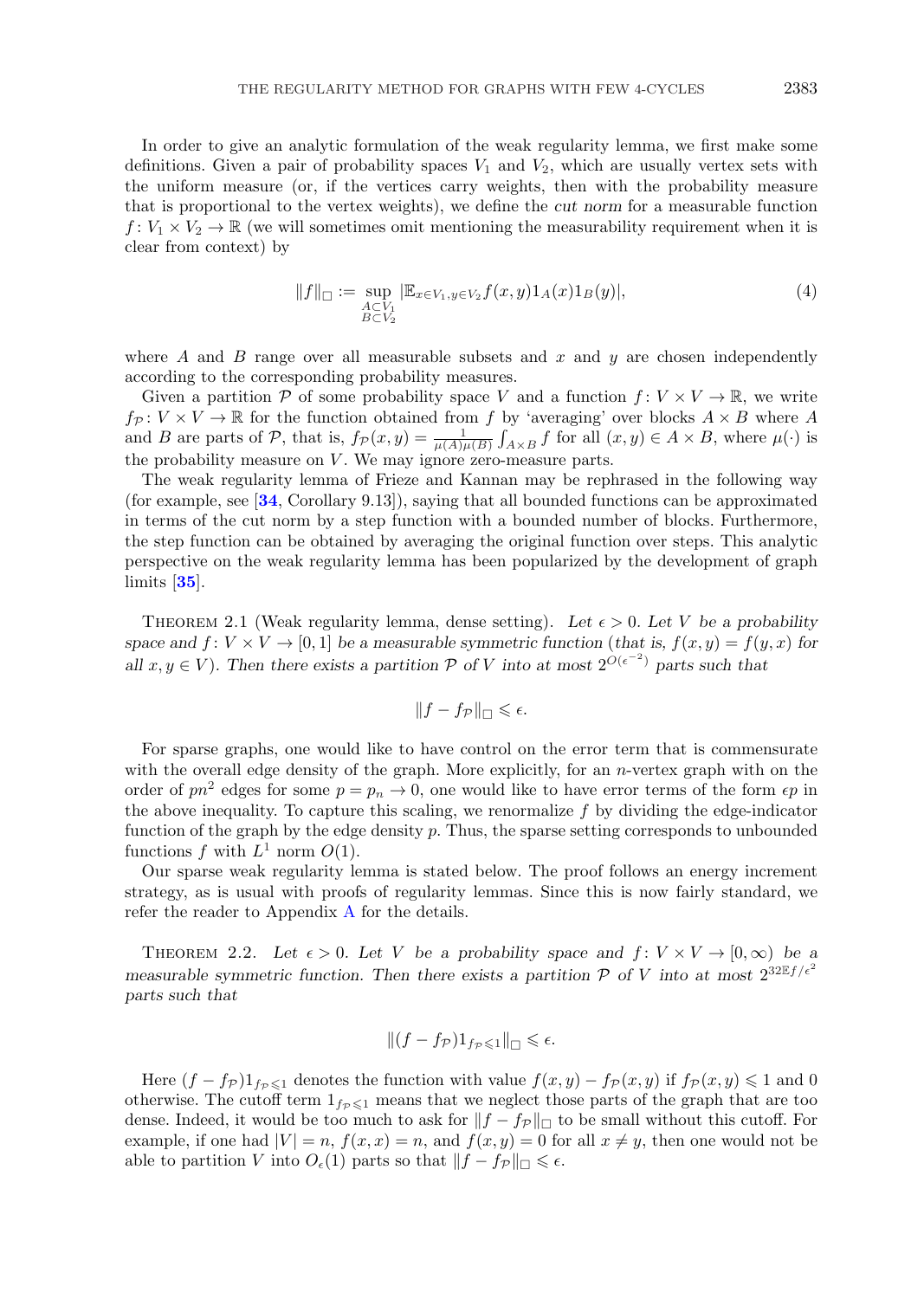<span id="page-8-0"></span>For our applications, it will be necessary to show that the cutoff has little effect on graphs with few copies of  $C_4$ . In the next two lemmas, we show that such graphs have a negligible number of edges lying between pairs of parts whose edge density greatly exceeds the average. A similar argument was also presented in [**[1](#page-23-0)**], though we include the complete proof here for the convenience of the reader.

Lemma 2.3. *Let* G *be a bipartite graph with nonempty vertex sets* A *and* B *and* m *edges. If*  $m \ge 4|A||B|^{1/2} + 4|B|$ , then the number of 4*-cycles* in *G* is at least  $m^4|A|^{-2}|B|^{-2}/64$ .

*Proof.* Writing  $\binom{x}{2} = x(x-1)/2$  for all real x, we have  $\binom{x}{2} \geq x^2/4$  for all  $x \geq 2$  and so, by the convexity of  $x \mapsto \begin{pmatrix} x \\ 2 \end{pmatrix}$ ,

$$
\sum_{x,y\} \operatorname{codeg}(x,y) = \sum_{v \in B} \binom{\deg(v)}{2} \geqslant |B| \binom{m/|B|}{2} \geqslant \frac{m^2}{4|B|},
$$

where  $\operatorname{codeg}(x, y)$  is the number of common neighbors of x and y. Thus, the number of 4-cycles in  $G$  is

$$
\sum_{\{x,y\}\in\binom{A}{2}}\binom{\operatorname{codeg}(x,y)}{2}\geqslant\binom{|A|}{2}\binom{\binom{|A|}{2}^{-1}\frac{m^2}{4|B|}}{2}\geqslant\frac{m^4}{64|A|^2|B|^2}.
$$

We write  $e(U, W)$  for the number of pairs  $(u, w) \in U \times W$  forming an edge in the given graph G.

LEMMA 2.4 (Dense pairs). Let G be an n-vertex graph and  $V(G) = V_1 \cup V_2 \cup \cdots \cup V_M$  be a *partition of the vertex set of* G*. Let* q > 0 *be a real number. Let* T *denote the number of* 4*-cycles in* G. Then the number of edges of G lying between parts  $V_i$  and  $V_j$  with  $e(V_i, V_j) \geqslant q|V_i||V_j|$ (here  $i = j$  is allowed) is  $O((1/q + M^2 + M^{1/4}T^{1/4})n)$ .

*Proof.* For each  $i \in [M]$ , let  $W_i$  denote the union of all  $V_j$  such that  $e(V_i, V_j) \geqslant q|V_i||V_j|$ . Then  $e(V_i, W_i) \geqslant q|V_i||W_i|$ . Let  $T_i$  denote the number of 4-cycles with the first and third vertices in  $V_i$  and second and fourth vertices in  $W_i$ . We claim that

$$
e(V_i, W_i) \lesssim \frac{n}{Mq} + \frac{|V_i|}{q} + Mn + n^{1/2}|V_i|^{1/2}T_i^{1/4}.
$$
 (5)

Indeed, if  $|V_i| \leq 1/Mq$ , then  $e(V_i, W_i) \leq |V_i||W_i| \leq n/Mq$ . So assume  $|V_i| > 1/Mq$ . If  $e(V_i, W_i) < 4|V_i||W_i|^{1/2} + 4|W_i|$ , then  $e(V_i, W_i)^2 \leq 32|V_i|^2|W_i| + 32|W_i|^2$  and

$$
e(V_i, W_i) \leq \frac{e(V_i, W_i)^2}{q|V_i||W_i|} \leq \frac{|V_i|}{q} + \frac{|W_i|}{q|V_i|} \leq \frac{|V_i|}{q} + Mn
$$

where in the final inequality we use  $|W_i| \le n$  and  $|V_i| > 1/Mq$ . Otherwise, by Lemma 2.3, we have  $T_i \gtrsim e(V_i, W_i)^4 |V_i|^{-2} |W_i|^{-2}$ , so

$$
e(V_i, W_i) \lesssim |V_i|^{1/2} |W_i|^{1/2} T_i^{1/4} \leq n^{1/2} |V_i|^{1/2} T_i^{1/4}.
$$

This proves  $(5)$ . Summing over all i, we obtain that the number of edges of G lying between parts  $V_i$  and  $V_j$  with  $e(V_i, V_j) \geqslant q|V_i||V_j|$  is at most

$$
\sum_{i=1}^{M} e(V_i, W_i) \lesssim \sum_{i=1}^{M} \left( \frac{n}{Mq} + \frac{|V_i|}{q} + Mn + n^{1/2} |V_i|^{1/2} T_i^{1/4} \right)
$$

 ${ }$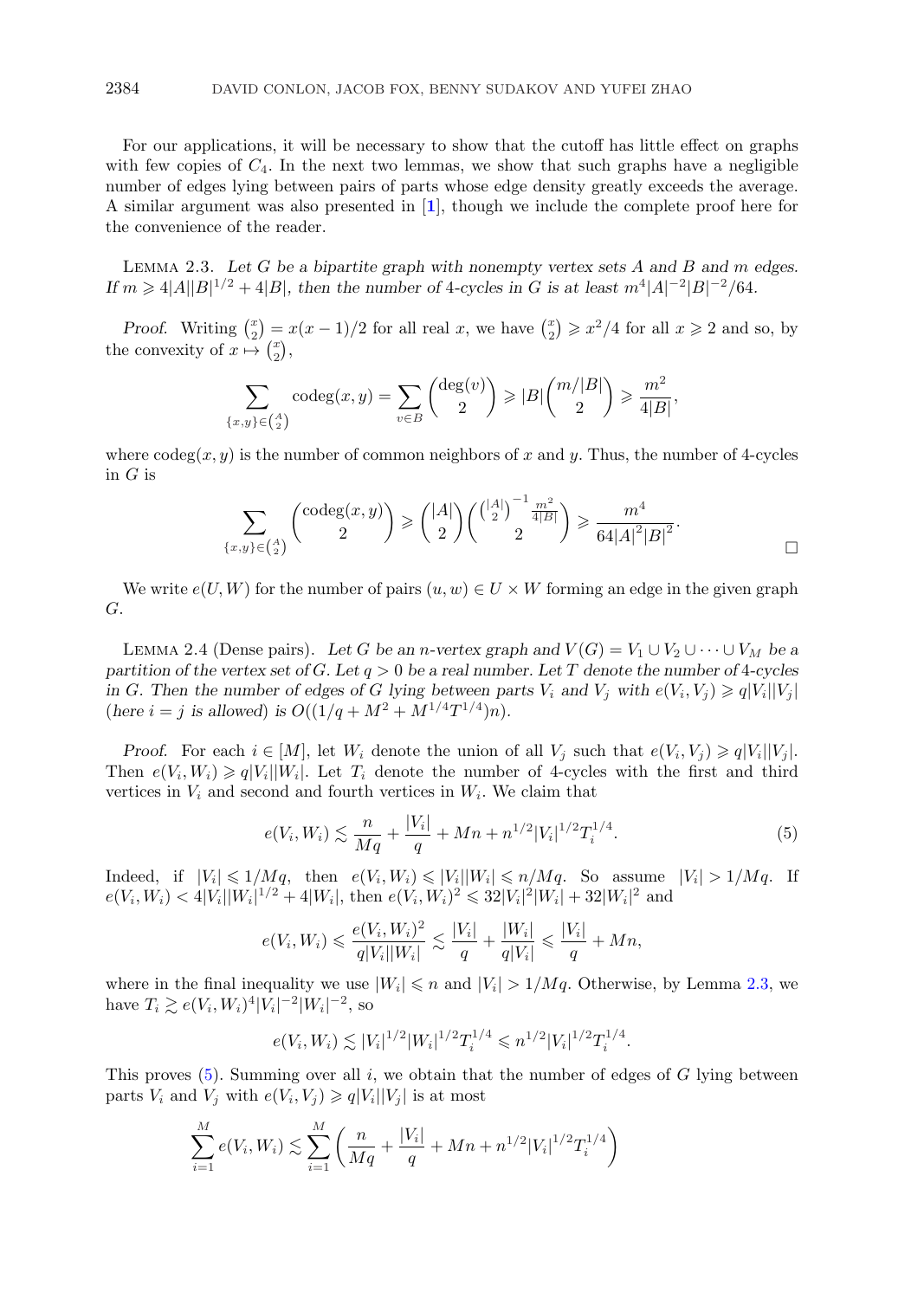$$
\leq \frac{2n}{q} + M^2 n + n^{1/2} \left(\sum_{i=1}^M 1\right)^{1/4} \left(\sum_{i=1}^M |V_i|\right)^{1/2} \left(\sum_{i=1}^M T_i\right)^{1/4}
$$
  

$$
\leq \frac{2n}{q} + M^2 n + 2M^{1/4} T^{1/4} n,
$$

where we applied Hölder's inequality in the second step and also that  $\sum_i T_i \leq 2T$ .

*Remark*. We will apply this lemma with  $q = K/\sqrt{n}$  for some large constant K and  $T = o(n^2)$ .

## 3. *A sparse counting lemma for* 5*-cycles*

This section contains a novel counting lemma for 5-cycles in sparse graphs. As discussed in the introduction, counting lemmas are often the key obstacles to the development of the sparse regularity method. As such, our counting result, which says that if a graph does not have too many copies of  $C_4$ , then the number of copies of  $C_5$  is approximated by the  $C_5$  count in the weak regularity approximation, may be seen as our main contribution.

Combinatorically, the intuition is that in a graph with few copies of  $C_4$  and edge density on the order of  $n^{-1/2}$ , the second neighborhood of a typical vertex has linear size, so that regularity ensures enough edges within this second neighborhood to generate many 5-cycles. This observation was already used to considerable effect in [**[1](#page-23-0)**].

Let V be a probability space. Given a symmetric function  $f: V \times V \to [0,\infty)$  (again *symmetric* means  $f(x, y) = f(y, x)$ , the *homomorphism density* of H in f is given by

$$
t(H, f) = \int_{V^{V(H)}} \prod_{uv \in E(H)} f(x_u, x_v) \prod_{v \in V(H)} dx_v.
$$

As in our formulation of the regularity lemma in Section [2,](#page-6-0) one should think of the function  $f$ as a normalized edge-indicator function of the form  $p^{-1}1_{E(G)}$ . Our counting lemma is now as follows.

THEOREM 3.1. Let  $0 < \epsilon < 1$  and  $C \geq 1$ . Let V be a probability space and let  $f: V \times V \rightarrow$  $[0,\infty)$  and  $g: V \times V \to [0,1]$  be measurable symmetric functions satisfying  $t(C_4, f) \leq C$  and  $||f - g||$ <sup> $\supset$ </sup> ≤  $\epsilon^4$ . Then

$$
t(C_5, f) \geq t(C_5, g) - 11C\epsilon.
$$

In practice, we will prove a multipartite version of this counting lemma which will be useful for applications. The two versions are essentially equivalent.

*Notation and conventions.* Let  $V_1, \ldots, V_5$  be probability spaces with indices considered mod 5. Vertices in  $V_i$  are denoted by  $x_i$  and, when appearing in the subscript of an expectation symbol (for example,  $\mathbb{E}_{x_i}$ ), it is assumed that  $x_i$  varies independently over  $V_i$  according to its probability distribution (for example, a uniformly random vertex if  $V_i$  comes from an unweighted graph). For all  $i \neq j$  differing by one in  $\mathbb{Z}/5\mathbb{Z}$ , we write  $f_{ij} = f_{i,j}$  for a measurable function on  $V_i \times$  $V_j$  and assume that  $f_{ij}(x_i, x_j) = f_{ji}(x_j, x_i)$ . Given functions  $f_{12} : V_1 \times V_2 \to \mathbb{R}$  and  $f_{23} : V_2 \times V_1 \to V_2$  $V_3 \to \mathbb{R}$ , we write  $f_{12} \circ f_{23} : V_1 \times V_3 \to \mathbb{R}$  for the function

$$
(f_{12} \circ f_{23})(x_1, x_3) = \mathbb{E}_{x_2 \in V_2} f_{12}(x_1, x_2) f_{23}(x_2, x_3),
$$

which can be thought of as the number of 2-edge paths between the vertices  $x_1$  and  $x_3$ , appropriately normalized. The notation  $\circ$  is used since it can be viewed as a composition of linear operators.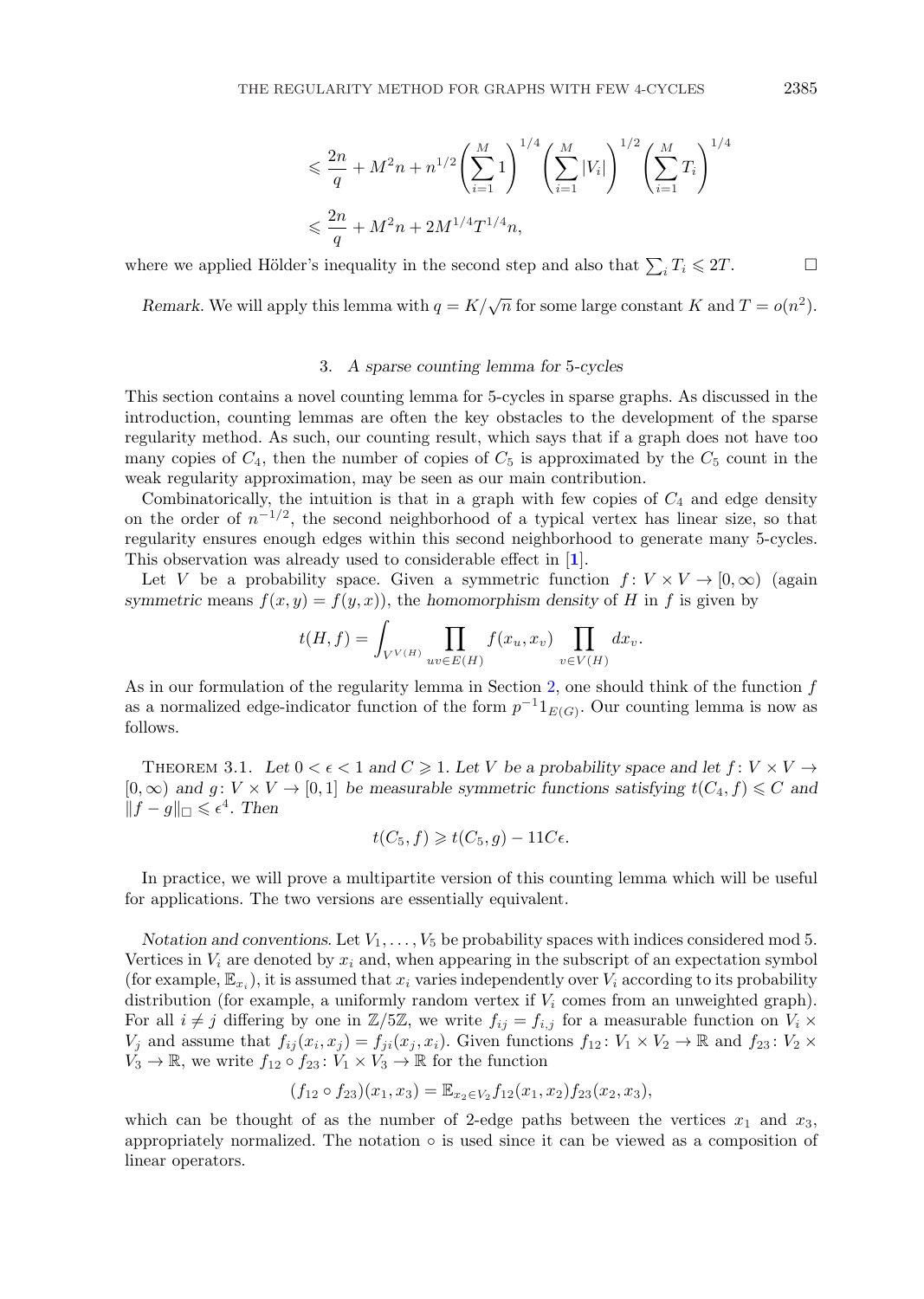<span id="page-10-0"></span>THEOREM 3.2. Let  $0 < \epsilon < 1$  and  $C \geq 1$ . Let  $V_1, \ldots, V_5$  be probability spaces. For each i (*taken mod* 5)*, let*  $f_{i,i+1}, g_{i,i+1} : V_i \times V_{i+1} \to [0, \infty)$  with  $0 \leq g_{i,i+1} \leq 1$  pointwise,  $||f_{i,i+1} - f||$  $g_{i,i+1} \|_{\square} \leqslant \epsilon^4$ , and

$$
||f_{i-1,i} \circ f_{i,i+1}||_2^2 \leq C. \tag{6}
$$

*Then*

$$
\mathbb{E}_{x_1,\ldots,x_5} \prod_{i=1}^5 f_{i,i+1}(x_i,x_{i+1}) \ge \mathbb{E}_{x_1,\ldots,x_5} \prod_{i=1}^5 g_{i,i+1}(x_i,x_{i+1}) - 11C\epsilon.
$$
 (7)

REMARK. For an *n*-vertex graph with edge density on the order of  $p$ , the hypothesis (6) translates into a  $O(n^4p^4)$  upper bound on the number of 4-cycles with vertices in  $V_{i-1}, V_i, V_{i+1}, V_i$ , in turn, since

$$
||f_{01} \circ f_{12}||_2^2 = \mathbb{E}_{x_0, x_1, x_1', x_2} f_{01}(x_0, x_1) f_{01}(x_0, x_1') f_{12}(x_1, x_2) f_{12}(x_1', x_2).
$$

Applying the Cauchy–Schwarz inequality, we have

$$
\|f_{01} \circ f_{12}\|_{2}^{2} = \mathbb{E}_{x_{1},x'_{1}}[(\mathbb{E}_{x_{0}}f_{01}(x_{0},x_{1})f_{01}(x_{0},x'_{1}))(\mathbb{E}_{x_{2}}f_{12}(x_{1},x_{2})f_{12}(x'_{1},x_{2}))]
$$
  
\n
$$
\leq (\mathbb{E}_{x_{1},x'_{1}}[(\mathbb{E}_{x_{0}}f_{01}(x_{0},x_{1})f_{01}(x_{0},x'_{1}))^{2}])^{1/2}(\mathbb{E}_{x_{1},x'_{1}}[(\mathbb{E}_{x_{2}}f_{12}(x_{1},x_{2})f_{12}(x'_{1},x_{2}))^{2}])^{1/2}
$$
  
\n
$$
= (\mathbb{E}_{x_{0},x'_{0},x_{1},x'_{1}}[f_{01}(x_{0},x_{1})f_{01}(x'_{0},x_{1})f_{01}(x_{0},x'_{1})f_{01}(x'_{0},x'_{1})])^{1/2}
$$
  
\n
$$
\cdot (\mathbb{E}_{x_{1},x'_{1},x_{2},x'_{2}}[f_{12}(x_{1},x_{2})f_{12}(x'_{1},x_{2})f_{12}(x_{1},x'_{2})f_{12}(x'_{1},x'_{2})])^{1/2}
$$
  
\n
$$
= t(K_{2,2},f_{01})^{1/2}t(K_{2,2},f_{12})^{1/2}.
$$

So we could replace (6) by the stronger condition that  $t(K_{2,2}, f_{i,i+1}) \leq C$  for each i, that is, a  $O(n^4p^4)$  bound on the number of 4-cycles in the bipartite graph between  $V_i$  and  $V_{i+1}$  for every i.

Let us collect some basic facts about the cut norm. It is a standard fact that the definition of the cut norm  $(4)$  is equivalent to

$$
||f||_{\square} = \sup_{\substack{a:\ V_1 \to [0,1] \\ b:\ V_2 \to [0,1]}} |\mathbb{E}_{x \in V_1, y \in V_2} f(x, y) a(x) b(y)|,
$$
\n(8)

where now a and b are measurable functions taking values in  $[0,1]$ . The equivalence can be seen since the expectation expression in  $(8)$  is bilinear in a and b, and thus, its extrema must occur when a and b take values from the set  $\{0, 1\}$ . But then a and b may be thought of as indicator functions of sets A and B, returning us to the earlier definition  $(4)$  of the cut norm.

LEMMA 3.3. Let  $f_{12}$ :  $V_1 \times V_2 \to \mathbb{R}$  and  $f_{23}$ :  $V_2 \times V_3 \to [0, \infty)$  with  $\mathbb{E}_{x_3 \in V_3} f_{23}(x_2, x_3) \leq M$ *for all*  $x_2 \in V_2$ *. Then* 

$$
||f_{12} \circ f_{23}||_{\square} \leq M||f_{12}||_{\square}.
$$

*Proof.* For any  $u_1: V_1 \rightarrow [0,1]$  and  $u_3: V_3 \rightarrow [0,1]$ , one has

$$
\mathbb{E}_{x_1,x_3} u_1(x_1) (f_{12} \circ f_{23}) (x_1,x_3) u_3(x_3) = \mathbb{E}_{x_1,x_2,x_3} u_1(x_1) f_{12}(x_1,x_2) f_{23}(x_2,x_3) u_3(x_3)
$$
  
=  $M \cdot \mathbb{E}_{x_1,x_2} u_1(x_1) f_{12}(x_1,x_2) u_2(x_2),$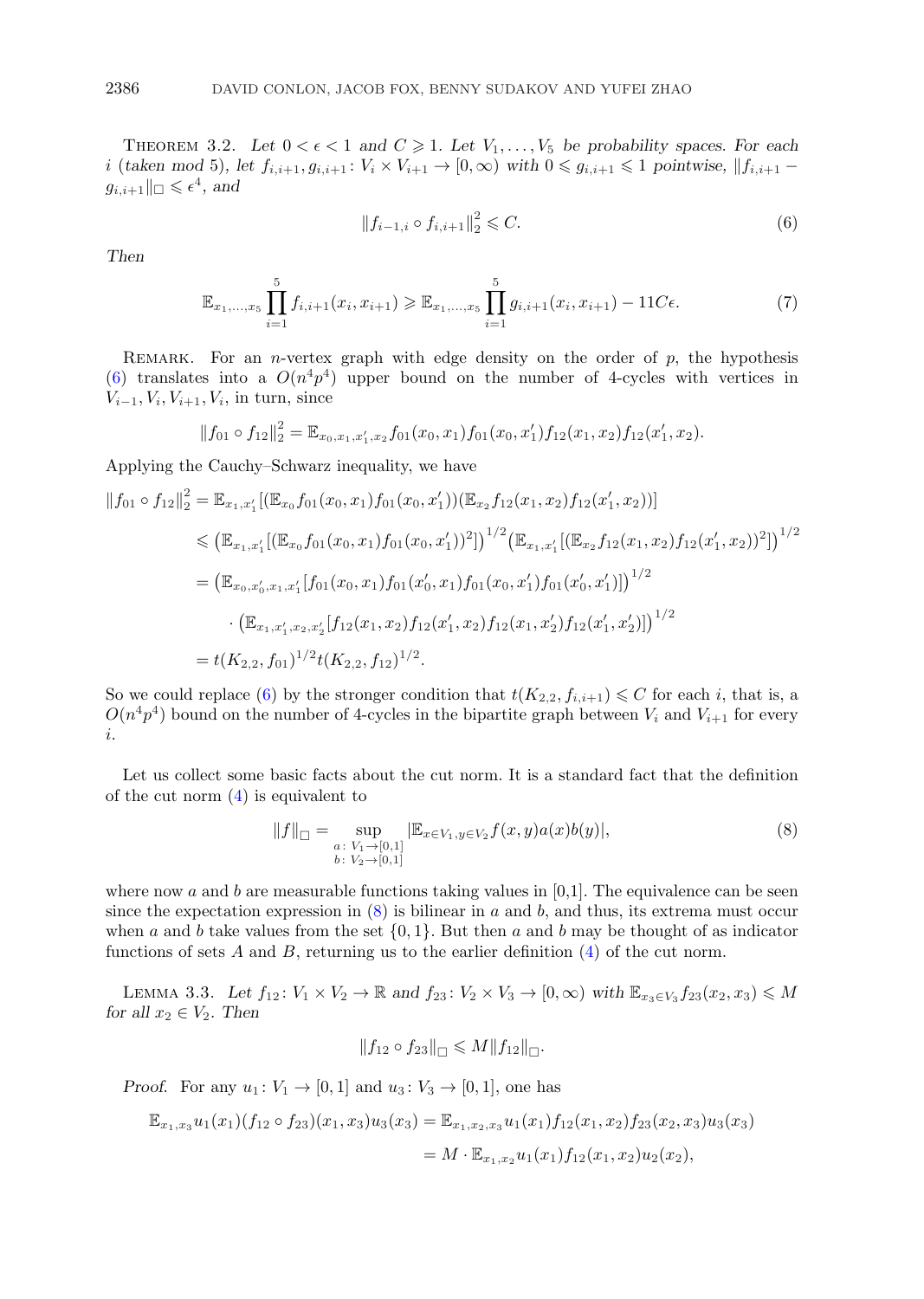<span id="page-11-0"></span>where

$$
u_2(x_2) = \frac{1}{M} \mathbb{E}_{x_3} f_{23}(x_2, x_3) u_3(x_3) \leq \frac{1}{M} \mathbb{E}_{x_3} f_{23}(x_2, x_3) \leq 1.
$$

The claim then follows from [\(8\)](#page-10-0) since  $u_1(x_1) \in [0,1]$  and  $u_2(x_2) \in [0,1]$ .

LEMMA 3.4 (Triangle counting lemma for dense graphs). Let  $f_{ij} : V_i \times V_j \to \mathbb{R}$  for  $ij \in$  ${12, 13, 23}$  *and assume that*  $f_{12}$  *and*  $f_{13}$  *take only nonnegative values. Then* 

 $\mathbb{E}_{x_1 \in V_1, x_2 \in V_2, x_3 \in V_3} f_{12}(x_1, x_2) f_{13}(x_1, x_3) f_{23}(x_2, x_3) \leq \|f_{12}\|_{\infty} \|f_{13}\|_{\infty} \|f_{23}\|_{\Box}.$ 

*Proof.* The above inequality is true if we fix any choice of  $x_1$  on the LHS, due to the definition of  $||f_{23}||$  in [\(8\)](#page-10-0), and hence, it remains true if we take the expectation over  $x_1$ .  $\Box$ 

*Proof of Theorem* 3.2. For fixed  $i, j \in \mathbb{Z}/5\mathbb{Z}$  with  $i - j = \pm 1$  and  $f_{ij} : V_i \times V_j \to [0, \infty)$ , write  $f'_{ij}(x_i, x_j) = f_{ij}(x_i, x_j) 1_{S_{ij}}(x_i),$ 

where

$$
S_{ij} = \{x_i \in V_i : \mathbb{E}_{x_j \in V_j} f_{ij}(x_i, x_j) \leqslant \epsilon^{-2}\}.
$$

Since  $f_{ij}, g_{ij} \geq 0$ , note that  $||f_{ij}||_1 - ||g_{ij}||_1 = \mathbb{E}_{x_i, x_j} (f_{ij} - g_{ij})$ , which, by definition, is at most  $||f_{ij} - g_{ij}||$  Hence, writing  $\mu(\cdot)$  for the measure of a subset of  $V_i$  (where  $\mu(V_i) = 1$ ), we have

$$
\mu(V_i \setminus S_{ij})\epsilon^{-2} \leq \|f_{ij}\|_1 \leq \|g_{ij}\|_1 + \|f_{ij} - g_{ij}\|_{\square} \leq 2.
$$

Therefore,  $\mu(V_i \setminus S_{ij}) \leq 2\epsilon^2$  and

$$
||f'_{ij} - g_{ij}||_{\square} \le ||(f_{ij} - g_{ij})1_{S_{ij} \times V_j}||_{\square} + ||g_{ij}1_{(V_i \setminus S_{ij}) \times V_j}||_{\square}
$$
  
\n
$$
\le ||f_{ij} - g_{ij}||_{\square} + \mu(V_i \setminus S_{ij})
$$
  
\n
$$
\le 3\epsilon^2.
$$

Let i, j, k be three consecutive elements of  $\mathbb{Z}/5\mathbb{Z}$  (in ascending or descending order). By Lemma [3.3,](#page-10-0)

$$
\left\| (f_{ij} - g_{ij}) \circ f'_{jk} \right\|_{\Box} \leqslant \epsilon^{-2} \| f_{ij} - g_{ij} \|_{\Box} \leqslant \epsilon^2
$$

and

$$
\left\|g_{ij}\circ(f'_{jk}-g_{jk})\right\|_{\square}\leqslant\left\|f'_{jk}-g_{jk}\right\|_{\square}\leqslant 3\epsilon^2.
$$

Putting the above two inequalities together, we obtain

$$
|| f_{ij} \circ f'_{jk} - g_{ij} \circ g_{jk} ||_{\square} \le || (f_{ij} - g_{ij}) \circ f'_{jk} ||_{\square} + || g_{ij} \circ (f'_{jk} - g_{jk}) ||_{\square} \le 4\epsilon^2.
$$

For every  $A > 0$  and any function  $h(z)$ , define  $h_{\leq A}(z) = h(z)$  if  $h(z) \leq A$  and 0 otherwise. Then we have

$$
||(f_{ij} \circ f'_{jk})_{\leq A} - g_{ij} \circ g_{jk}||_{\square} \leq ||f_{ij} \circ f'_{jk} - g_{ij} \circ g_{jk}||_{\square} + ||(f_{ij} \circ f_{jk})_{>A}||_{1}
$$
  

$$
\leq 4\epsilon^2 + A^{-1}||f_{ij} \circ f_{jk}||_2^2
$$
  

$$
\leq 4\epsilon^2 + CA^{-1}.
$$

In particular, setting  $A = e^{-1}$ , we obtain

$$
\left\| \left( f_{34} \circ f_{45}' \right)_{\leq \varepsilon^{-1}} - g_{34} \circ g_{45} \right\|_{\square} \leqslant 5C\varepsilon \tag{9}
$$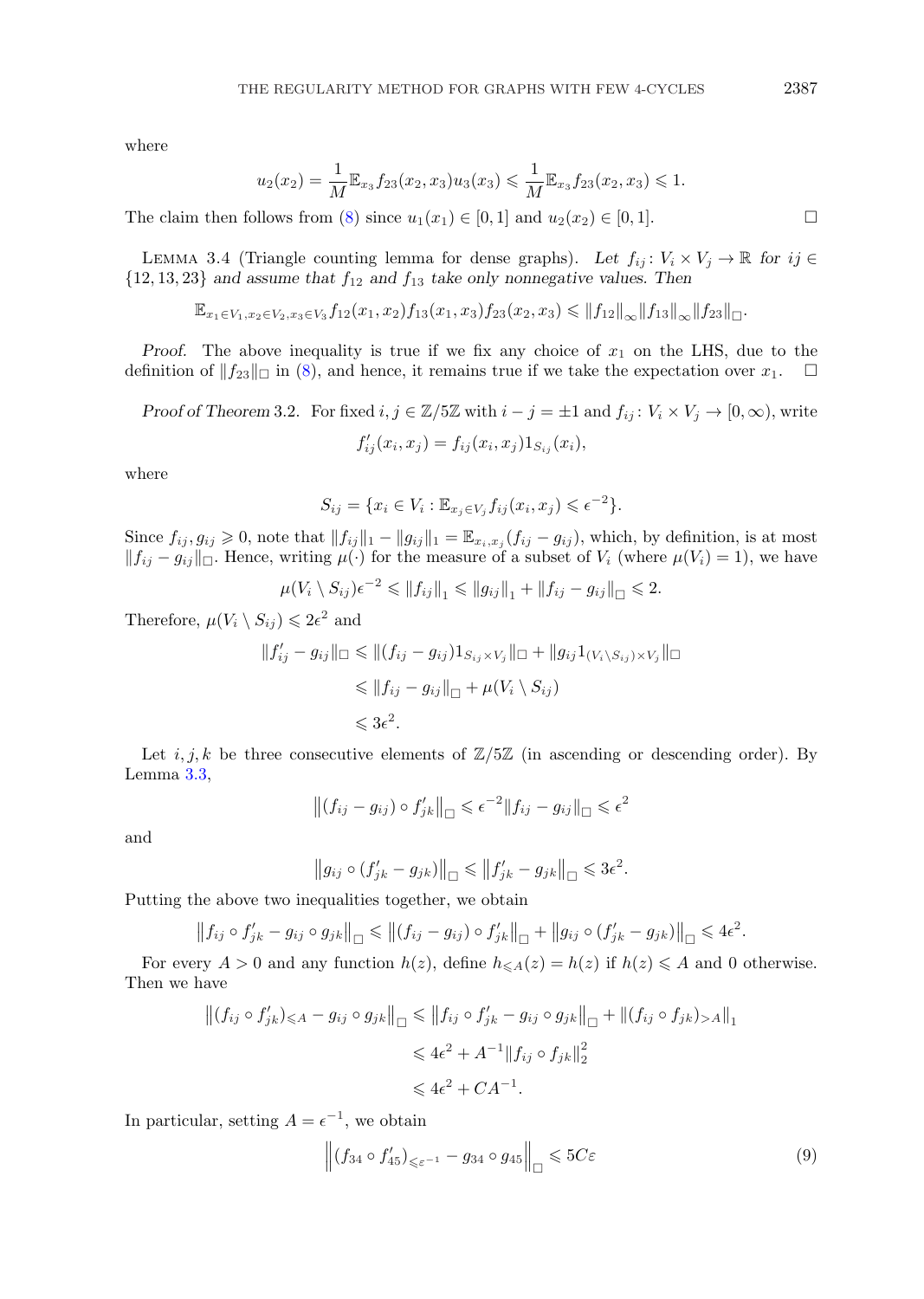and setting  $A = \epsilon^{-2}$ , we obtain

$$
\|(f_{32} \circ f'_{21})_{\leq \epsilon^{-2}} - g_{32} \circ g_{21}\|_{\Box} \leq 5C\epsilon^2. \tag{10}
$$

Repeatedly applying Lemma [3.4](#page-11-0) in the 3rd, 4th, and 5th inequalities, we have LHS of  $(7) \geq \mathbb{E}_{x_1,x_3,x_5}(f_{34} \circ f_{45}')(x_3,x_5)(f_{32} \circ f_{21}')(x_3,x_1)f_{51}(x_5,x_1)$ 

[pointwise bound]

$$
\geqslant \mathbb{E}_{x_1,x_3,x_5}(f_{34} \circ f_{45}')_{\leqslant \epsilon^{-1}}(x_3,x_5)(f_{32} \circ f_{21}')_{\leqslant \epsilon^{-2}}(x_3,x_1)f_{51}(x_5,x_1)
$$

[pointwise bound]

$$
\geq \mathbb{E}_{x_1, x_3, x_5}(f_{34} \circ f_{45}') \leq \epsilon^{-1}(x_3, x_5)(f_{32} \circ f_{21}') \leq \epsilon^{-2}(x_3, x_1)g_{51}(x_5, x_1) - \epsilon
$$
\n[since  $||f_{51} - g_{51}||_{\Box} \leq \epsilon^4$ ]  
\n
$$
\geq \mathbb{E}_{x_1, x_3, x_5}(f_{34} \circ f_{45}') \leq \epsilon^{-1}(x_3, x_5)(g_{32} \circ g_{21})(x_3, x_1)g_{51}(x_5, x_1) - 6C\epsilon
$$
\n[by (10)]  
\n
$$
\geq \mathbb{E}_{x_1, x_3, x_5}(g_{34} \circ g_{45})(x_3, x_5)(g_{32} \circ g_{21})(x_3, x_1)g_{51}(x_5, x_1) - 11C\epsilon
$$
\n[by (9)]

$$
= RHS \text{ of } (7). \square
$$

## 4. *Removal lemmas in sparse graphs*

Our proof of the sparse removal lemma uses, as a black box, the usual graph removal lemma (for dense graphs). We use the following formulation of the graph removal lemma allowing both vertex and edge weights. A standard sampling argument shows that this formulation (at least with a finite  $V$ ) is equivalent to the more usual version without weights. Alternatively, the standard proof of the graph removal lemma using Szemerédi's regularity lemma can easily be amended to give the weighted version.

Theorem 4.1 (Weighted graph removal lemma, dense setting). *For every graph* F *and*  $\epsilon > 0$ , there exists some  $\delta > 0$  such that for a probability space V and measurable symmetric  $g: V \times V \to [0,1]$  with  $t(F,g) \leq \delta$ , there exists a measurable symmetric subset  $A \subseteq V \times V$ *such that*  $t(F, g1_A) = 0$  *and*  $||g - g1_A||_1 \leq \epsilon$ .

Now we are ready to prove our main sparse removal lemma. We will first state and prove a version which highlights the hypotheses involved and then show that it implies both Theorems [1.2](#page-2-0) and [1.6.](#page-2-0)

PROPOSITION 4.2 (Removal). *For every*  $\epsilon, K, C > 0$ , there exist  $n_0, M, \delta > 0$  such that if  $n > n_0, p ∈ (C^{-1}n^{-1/2}, 1]$ *, and G is an n*-vertex graph satisfying

- (a) (*Dense pairs condition*) *for every partition of*  $V(G)$  *into* M *parts*  $V_1 \cup \cdots \cup V_M$ *, at most a* total of  $\epsilon p n^2/4$  edges of G lie between pairs  $(V_i, V_j)$  with  $e(V_i, V_j) \geqslant K p |V_i||V_j|$ ,
- (b) (*Not too many* 4*-cycles*) G has at most  $(Cpn)^4$  copies of  $C_4$ *, and*
- (c) (*Few* 5-cycles) G has at most  $\delta p^5 n^5$  copies of  $C_5$ ,

then *G* can be made  $C_3$ -free and  $C_5$ -free by removing at most  $\epsilon p n^2$  edges.

<span id="page-12-0"></span>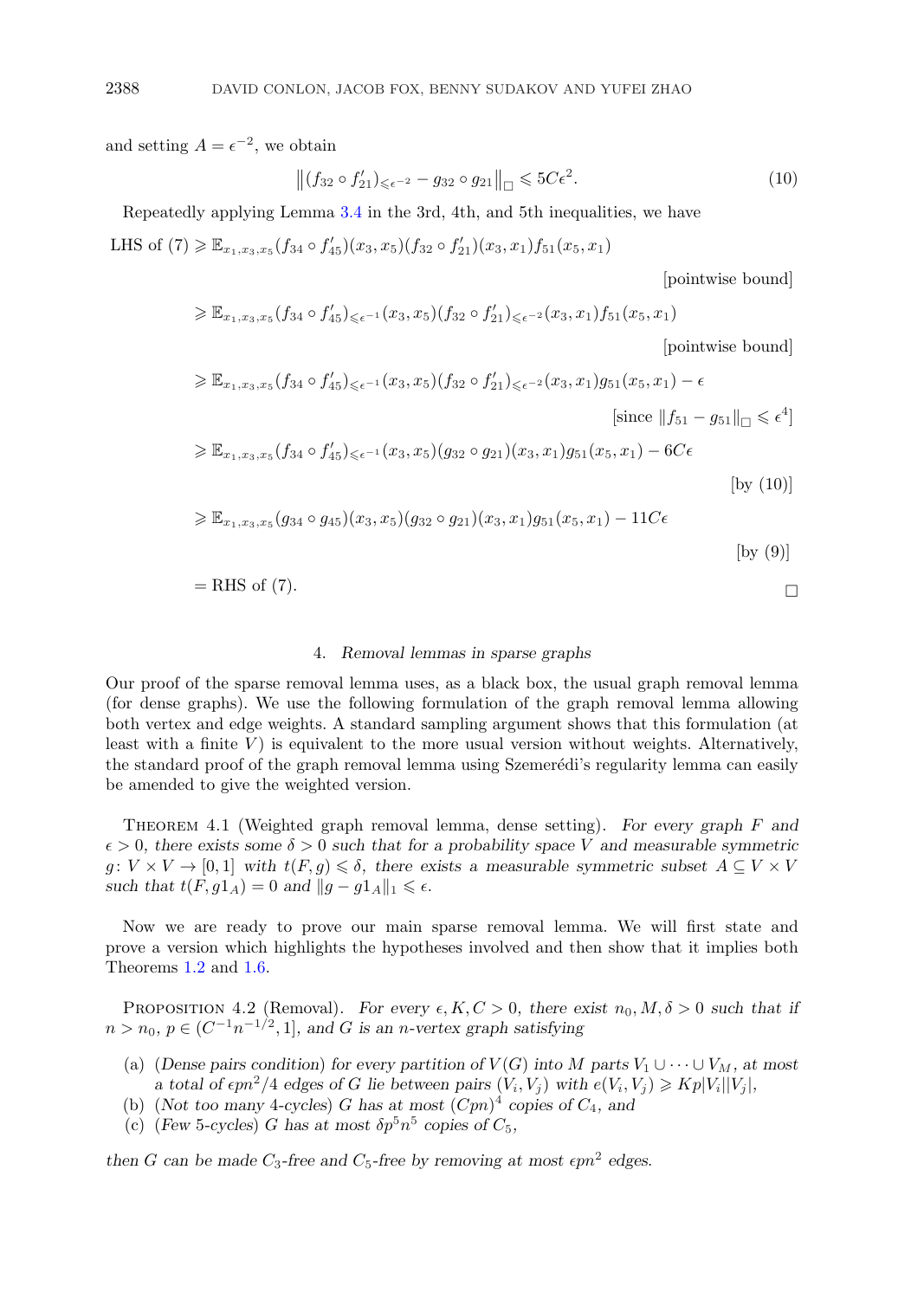<span id="page-13-0"></span>*Proof.* The value of  $\delta = \delta(\epsilon, K, C)$  will be given later in the proof using Theorem [4.1.](#page-12-0) For now, we simply assume that it has a fixed value.

Write  $V = V(G)$  and  $f = p^{-1}1_G : V \times V \to [0, p^{-1}]$  for the normalized edge-indicator function of G. Hypothesis (a) implies that G has at most  $(K + \epsilon)pn^2/2$  edges. Hence,  $\mathbb{E}f \leq$  $K + \epsilon$ .

Apply Theorem [2.2,](#page-7-0) the sparse weak regularity lemma, to the function  $f/K$  to obtain a partition  $P$  of V into at most  $M = M(K, \epsilon, \delta)$  parts such that

$$
||(f - f_{\mathcal{P}})1_{f_{\mathcal{P}} \leqslant K}||_{\square} \leqslant K\delta^4,
$$

which can be rewritten as

$$
\|\widetilde{f}-\widetilde{g}\|_{\square}\leqslant K\delta^4,
$$

where

$$
\widetilde{f} = f 1_{f_{\mathcal{P}} \leqslant K} \quad \text{and} \quad \widetilde{g} = \widetilde{f}_{\mathcal{P}} = f_{\mathcal{P}} 1_{f_{\mathcal{P}} \leqslant K}.
$$

Note that  $\widetilde{g}$  can be obtained from f by averaging over pairs of parts of P.<br>By hypothesis (a) G has at most  $\epsilon m^2/4$  edges in  $\{f_{\mathcal{D}} > K\} \subset V \times V$ 

By hypothesis (a), G has at most  $\epsilon p n^2/4$  edges in  $\{f_{\mathcal{P}} > K\} \subseteq V \times V$ , since the latter is precisely the union of pairs  $V_i \times V_j$  of P with  $e(V_i, V_j) > Kp|V_i||V_j|$ . The graph obtained after removing these edges from  $G$  is represented by  $f$ .

Now we would like to use the 5-cycle counting lemma (Theorem [3.2\)](#page-10-0) to deduce that  $t(C_5, \tilde{g})$ must be small from the fact that  $G$  has few 5-cycles. This is basically true, but one has to be a bit careful in the application of the  $C_5$ -counting lemma. The reason is that while we know that  $G$  has few 5-cycles, we have not ruled out the possibility that the triangles of  $G$ give rise to many homomorphic copies of  $C_5$ . We address this somewhat technical issue by splitting each part of  $\mathcal P$  arbitrarily into five nearly equal parts labeled by elements of  $\mathbb Z/5\mathbb Z$ and only considering 5-cycles where the *i*th vertex is embedded into a part labeled by  $i$ , so that all five vertices of the cycle are forced to be distinct. It is in this step that we need the  $n>n_0$  hypothesis in the statement of the theorem, in order to guarantee that all five parts are nonempty. Indeed, the theorem as stated is false without the  $n>n_0$  hypothesis, with  $G=K_3$ being a counterexample. On the other hand, if we only wish to obtain a  $C_5$ -free graph, then the  $n>n_0$  hypothesis can be trivially removed by taking  $\delta$  small enough that for  $n \leq n_0$  the hypothesis (c) would already imply that  $G$  is  $C_5$ -free.

For the details, we begin by removing some more edges. Indeed, if some part  $V_i$  of the partition  $P$  has at most 100 vertices, then we remove all edges from  $G$  with at least one vertex in  $V_i$ . We delete at most  $100MKpn \leq \epsilon pn^2/10$  edges this way, provided that  $n > n_0(\epsilon, \delta, K)$  is sufficiently large. From now on, we may therefore assume that all parts of  $P$  have more than 100 vertices.

Partition each  $V_i \in \mathcal{P}$  arbitrarily into five parts of nearly equal size (differing by at most 1),  $V_i = V_i^{(1)} \cup \cdots \cup V_i^{(5)}$ . Let  $V^{(r)} = \bigcup_{i \in [M]} V_i^{(r)}$  for each  $r \in [5]$ . For each  $r, s \in [5]$ , write

$$
f_{rs} = K^{-1} \tilde{f} 1_{V^{(r)} \times V^{(s)}} \quad \text{and} \quad g_{rs} = K^{-1} \tilde{g} 1_{V^{(r)} \times V^{(s)}}
$$
(11)

(both functions  $V \times V \rightarrow [0,\infty)$  with the latter taking values in [0,1]). Then

$$
||f_{rs}-g_{rs}||_{\square} = K^{-1}||(\widetilde{f}-\widetilde{g})1_{V^{(r)}\times V^{(s)}}||_{\square} \leqslant K^{-1}||\widetilde{f}-\widetilde{g}||_{\square} \leqslant \delta^4.
$$

By (b), G has at most  $(Cpn)^4$  copies of  $C_4$ . We would actually like to upper bound the number of homomorphic copies of  $C_4$  (that is, closed walks of length 4). Let  $r(x, y)$  denote the number of walks of length 2 from x to y in G. Then the number of homomorphic copies of  $C_4$  in G is at most (here we use the inequality  $t^2 \leq 4\binom{t}{2} + 1$  for all nonnegative integers t)

$$
n^{2} + 2 \sum_{\substack{x,y \in V(G) \\ x \neq y}} r(x,y)^{2} \leq n^{2} + 2 \sum_{\substack{x,y \in V(G) \\ x \neq y}} \left( 4\left(\frac{r(x,y)}{2}\right) + 1 \right) = 3n^{2} + O\left((Cpn)^{4}\right) = O\left((Cpn)^{4}\right),
$$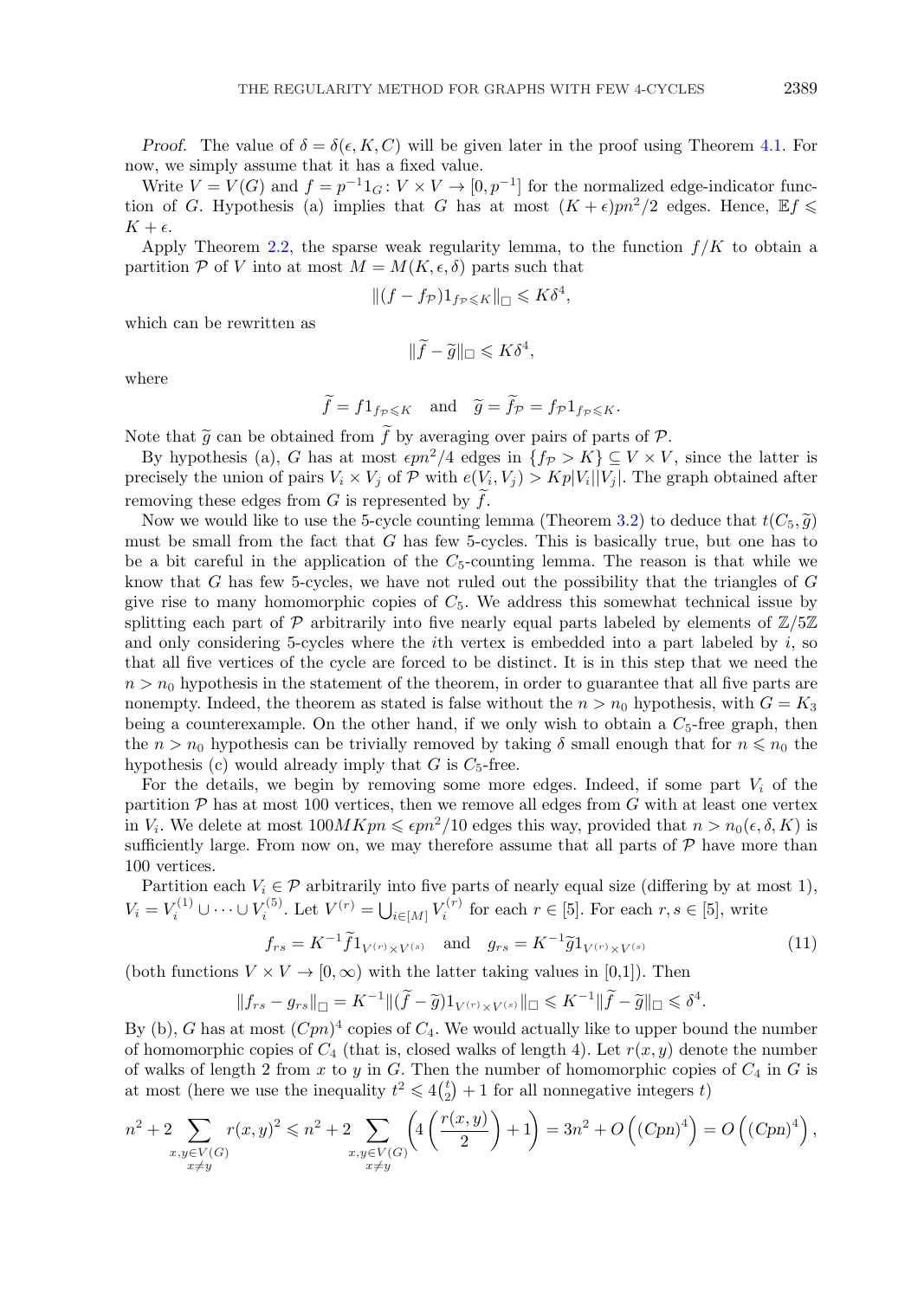where the final step uses the hypothesis  $p \geqslant C^{-1}n^{-1/2}$ . After normalization, we obtain  $t(C_4, f) = O(C^4)$ . Hence,

$$
||f_{r-1,r} \circ f_{r,r+1}||_2^2 \leqslant K^{-4}t(C_4, f) = O(C^4 K^{-4}).
$$

Applying the 5-cycle counting lemma (Theorem [3.2\)](#page-10-0) to the functions  $f_{r,r+1}$  and  $g_{r,r+1}$ , with  $r \in \mathbb{Z}/5\mathbb{Z}$ , we obtain

$$
\mathbb{E}_{x_1,\ldots,x_5\in V}\prod_{r=1}^5 f_{r,r+1}(x_r,x_{r+1}) \geq \mathbb{E}_{x_1,\ldots,x_5\in V}\prod_{r=1}^5 g_{r,r+1}(x_r,x_{r+1})-O(C^4K^{-4}\delta),
$$

which, by  $(11)$ , can be rewritten as

$$
\mathbb{E}_{x_1,\ldots,x_5 \in V} \prod_{r=1}^5 \widetilde{f}(x_r, x_{r+1}) 1_{V^{(r)}}(x_r) \ge \mathbb{E}_{x_1,\ldots,x_5 \in V} \prod_{r=1}^5 \widetilde{g}(x_r, x_{r+1}) 1_{V^{(r)}}(x_r) - O(C^4 K \delta). \tag{12}
$$

Each  $V_i$  has size at least 100, so each of its five parts  $V_i^{(r)}$ ,  $r \in [5]$ , has at least a 1/6-fraction of the vertices. Thus,  $|V^{(r)}| \geq |V|/6$  for each  $r \in [5]$ . Note that  $\tilde{g}$  is constant on each  $V_i \times V_j$ . It  $\geq |V|/6$  for each  $r \in [5]$ . Note that  $\tilde{g}$  is constant on each  $V_i \times V_j$ . It is at least  $6^{-5}t(C_i, \tilde{g}) = O(C^4K\delta)$ . On the other hand, the LHS follows that the RHS of (12) is at least  $6^{-5}t(C_5, \tilde{g}) - O(C^4K\delta)$ . On the other hand, the LHS<br>of (12) is  $n^{-5}n^{-5}$  times the number of 5-cycles in G with the rth vertex in  $V^{(r)}$  for each  $r \in [5]$ of (12) is  $p^{-5}n^{-5}$  times the number of 5-cycles in G with the rth vertex in  $V^{(r)}$  for each  $r \in [5]$ and so the LHS of (12) is at most  $\delta$  by hypothesis (c) that G has at most  $\delta n^5 p^5$  copies of  $C_5$ . Putting these two bounds together, we obtain

$$
\delta \geqslant 6^{-5}t(C_5, \widetilde{g}) - O(C^4K\delta).
$$

Thus,  $t(C_5, \tilde{q}) \leq (1 + C^4 K)\delta$ . Now apply Theorem [4.1,](#page-12-0) the graph removal lemma, for  $C_5$  and choose  $\delta = \delta(\varepsilon, K, C)$  small enough so that the above upper bound on  $t(C_5, \tilde{g})$  guarantees that there exists some symmetric  $A \subseteq V \times V$ , which is a union of pairs of parts of the partition  $P$ , such that  $\|\tilde{g} - \tilde{g}1_A\|_1 \leq \epsilon/3$  and  $t(C_5, \tilde{g}1_A) = 0$ . Note that we need to apply the dense removal<br>lemma to the weighted graph with vertices being the parts of  $\mathcal{D}$  and vertex weights proportional lemma to the weighted graph with vertices being the parts of  $P$  and vertex weights proportional to the sizes of the parts so that the dense removal lemma outputs an A of the desired form.

So  $t(C_5, \tilde{g}1_A) = 0$  and, consequently,  $t(C_3, \tilde{g}1_A) = 0$  as well. Thus,  $t(C_5, f1_A) = 0$  and<br> $\tilde{f}$ ,  $\tilde{f}$ ,  $\tilde{f}$ ,  $\tilde{f}$ ,  $\tilde{f}$ ,  $\tilde{f}$ ,  $\tilde{f}$ ,  $\tilde{f}$ ,  $\tilde{f}$ ,  $\tilde{f}$ ,  $\tilde{f}$ ,  $\tilde{f}$ ,  $\tilde{$  $t(C_3, f1_A) = 0$ , since if f takes some positive values on  $V_i \times V_j$ , then so must g. Since  $\tilde{g}$  is obtained from  $f$  by averaging over each pair of parts of  $P$ ,

$$
||f - f1_A||_1 = ||\widetilde{g} - \widetilde{g}1_A||_1 \leqslant \epsilon/3.
$$

To conclude, the graph G can be made  $C_3$ -free and  $C_5$ -free by removing at most  $\epsilon pn^2$  edges: at most  $\epsilon p n^2/4$  edges between pairs of parts  $(V_i, V_j)$  with  $e(V_i, V_j) \geqslant Kp|V_i||V_j|$ , at most  $\epsilon p n^2/10$ edges with at least one endpoint in some part with at most 100 vertices, and at most  $\epsilon p n^2/3$ edges outside the set A in the last step above.

Recall the following equivalent way of stating Theorem [1.2:](#page-2-0)

*For every*  $\epsilon > 0$ , there exist  $n_0$  and  $\delta > 0$  such that, for every  $n \ge n_0$ , every *n*-vertex *graph with at most*  $\delta n^{5/2}$  *copies of*  $C_5$  *and at most*  $\delta n^2$  *copies of*  $C_4$  *can be made*  $C_3$ -free and  $C_5$ -free by deleting at most  $\epsilon n^{3/2}$  edges.

*Proof of Theorem* 1.2. Let G be an *n*-vertex graph with at most  $\delta n^{5/2}$  copies of  $C_5$  and at most  $\delta n^2$  copies of  $C_4$ . Applying Lemma [2.4,](#page-8-0) we see that for every partition of  $V(G)$  into M parts  $V_1 \cup \cdots \cup V_M$ , the number of edges of G that lie between 'dense pairs'  $(V_i, V_j)$  with  $e(V_i, V_j) \geqslant Kn^{-1/2}|V_i||V_j|$  is  $O(n^{3/2}/K + M^2n + M^{1/4}\delta^{1/4}n^{3/2})$ . For  $p = n^{-1/2}$ , this is at most  $\epsilon p n^2/4$ , provided that K is a sufficiently large constant times  $1/\epsilon$ ,  $\delta$  is a sufficiently small constant times  $\epsilon^4/M$ , and n is sufficiently large (depending on  $\epsilon$  and M). Thus, condition (a) of Proposition [4.2](#page-12-0) is satisfied.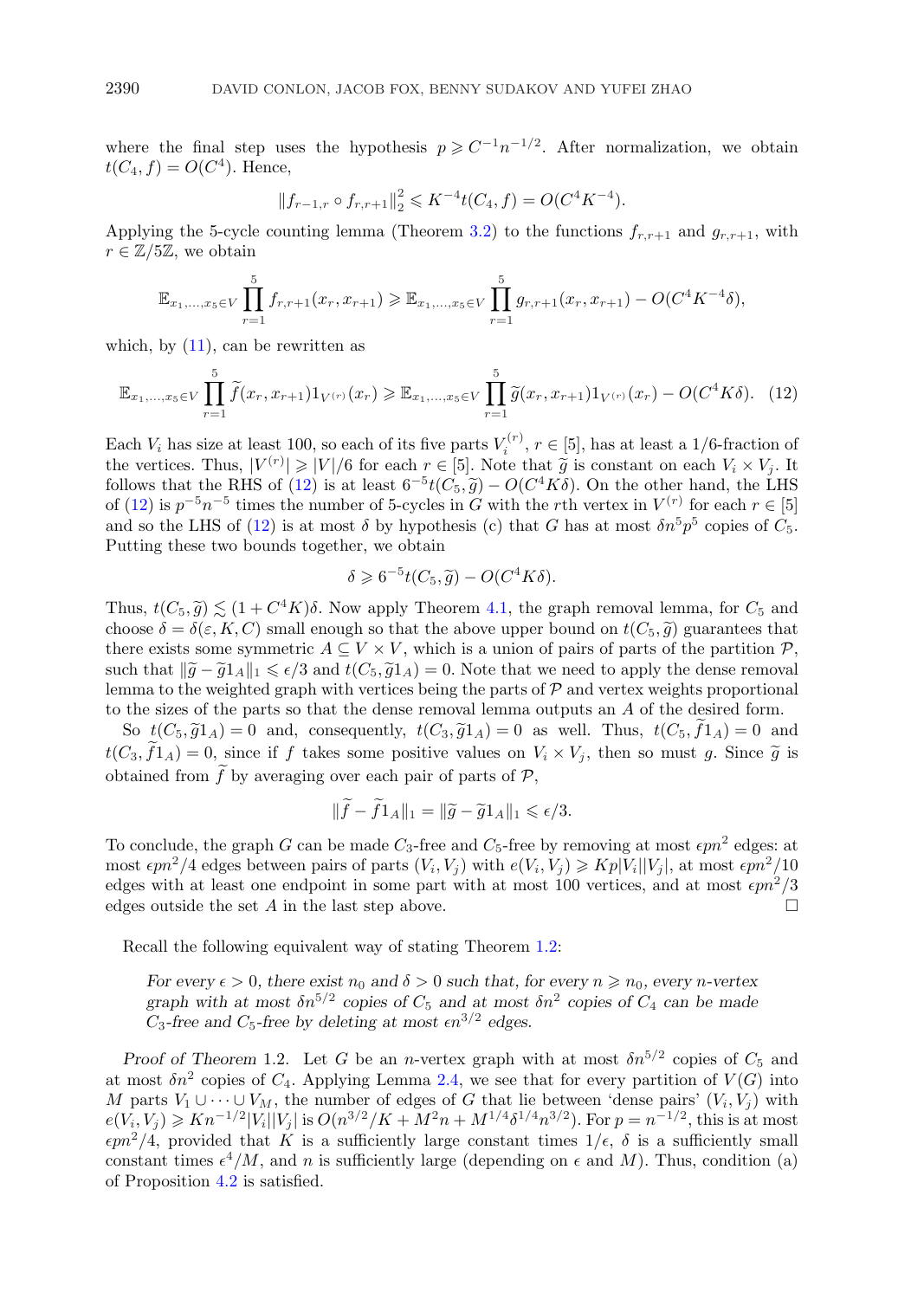<span id="page-15-0"></span>Condition (b) of Proposition [4.2](#page-12-0) is also automatically satisfied with  $C = 1$ , provided that  $\delta$  < 1, as is Condition (c) for  $\delta$  sufficiently small. It thus follows from Proposition [4.2](#page-12-0) that one can remove at most  $\epsilon n^{3/2}$  edges to make G both  $C_3$ -free and  $C_5$ -free.

Theorem [1.6](#page-2-0) is the 5-partite version of the sparse  $C_5$ -removal lemma, where we instead assume that there are at most  $\delta n^2$  copies of  $C_4$  between any two consecutive vertex sets.

*Proof of Theorem* 1.6. The proof is nearly identical to the proof of Theorem [1.2.](#page-2-0) Set  $p =$  $n^{-1/2}$  as earlier. As before, we apply Lemma [2.4](#page-8-0) to each bipartite graph  $V_i \times V_{i+1}$  to yield that at most  $\epsilon p n^2/4$  edges lie between dense pairs for any partition into at most M parts. This verifies condition (a) of Proposition [4.2.](#page-12-0)

To verify condition (b) of Proposition [4.2,](#page-12-0) note that the number of 4-cycles spanning three parts  $V_{i-1}, V_i, V_{i+1}$  is given by (the sums are taken over all unordered pairs of distinct vertices  $x, y \in V_i$  and  $\operatorname{codeg}_i(x, y)$  is the number of common neighbors of x and y in  $V_j$ )

$$
\sum_{x \neq y \in V_i} \operatorname{codeg}_{i-1}(x, y) \operatorname{codeg}_{i+1}(x, y) \le \left(\sum_{x \neq y \in V_i} \operatorname{codeg}_{i-1}(x, y)^2\right)^{1/2} \left(\sum_{x \neq y \in V_i} \operatorname{codeg}_{i+1}(x, y)\right)^{1/2},
$$

where the inequality follows from Cauchy–Schwarz. Using that  $t^2 \leqslant 1 + 4\binom{t}{2}$  for all nonnegative integers t and provided that  $\delta < 1/8$ , we have

$$
\sum_{x \neq y \in V_i} \operatorname{codeg}_{i-1}(x, y)^2 \leq {n \choose 2} + 4 \sum_{x \neq y \in V_i} {\operatorname{codeg}_{i-1}(x, y) \choose 2} \leq {n \choose 2} + 4\delta n^2 \leq n^2,
$$

where we apply hypothesis (a) of Theorem [1.6](#page-2-0) that there are at most  $\delta n^2$  copies of  $C_4$  between  $V_{i-1}$  and  $V_i$ . Likewise,

$$
\sum_{x \neq y \in V_i} \operatorname{codeg}_{i+1}(x, y)^2 \leq n^2.
$$

Hence, the number of 4-cycles spanning the vertex sets  $V_{i-1}, V_i, V_{i+1}$  is at most  $n^2$  for each i. Thus, condition (b) of Proposition [4.2](#page-12-0) is satisfied with  $C = 1$ .

Finally, condition (c) of Proposition [4.2](#page-12-0) is satisfied due to hypothesis (b) of Theorem [1.6.](#page-2-0)

The  $C_5$ -removal claim thus follows. Note that the 'sufficiently large n' condition is superfluous here, since we can always make  $\delta$  smaller to take care of the finite number of potentially exceptional values of n.

## 5. *Removal lemma corollaries*

Here we prove Corollary [1.3](#page-2-0) of the sparse removal lemma Theorem [1.2,](#page-2-0) saying that an  $n$ -vertex graph with  $o(n^2)$  copies of  $C_5$  can be made triangle-free by removing  $o(n^{3/2})$  edges.

In each of the following proofs, we let G be the graph in the statement and  $G'$  be a subgraph of G whose edge set is the union of a maximal collection of edge-disjoint triangles in G. In order to show that G can be made triangle-free by deleting  $o(n^{3/2})$  edges, it is sufficient to show that G' has  $o(n^{3/2})$  edge-disjoint triangles, which is in turn equivalent to showing that G' can be made triangle-free by deleting  $o(n^{3/2})$  edges. This last statement is what we will show.

Let us first prove a corollary of Theorem [1.2](#page-2-0) that may be of independent interest. The *house* graph is depicted below.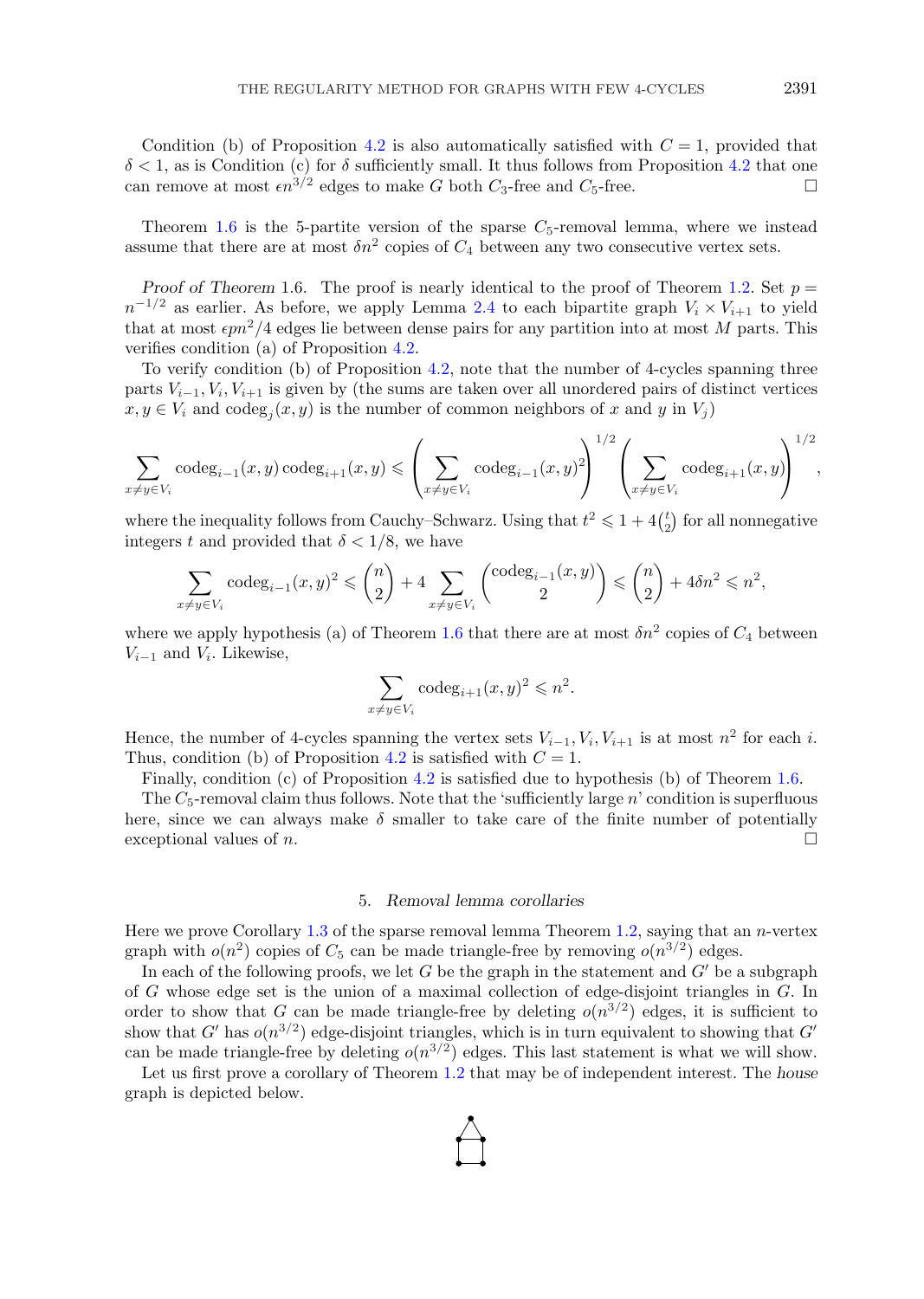<span id="page-16-0"></span>COROLLARY 5.1. An *n*-vertex graph with  $o(n^2)$  copies of  $C_4$  that extend to houses and  $o(n^{5/2})$  *copies of*  $C_5$  *can be made triangle-free by deleting*  $o(n^{3/2})$  *edges.* 

*Proof.* It is easy to check that in an edge-disjoint union of triangles, every  $C_4$  extends to a house. Following the notation above, since each  $C_4$  in  $G'$  extends to a house in  $G'$ ,  $G'$  has  $o(n^2)$  copies of  $C_4$ . Moreover, G' has  $o(n^{5/2})$  copies of  $C_5$ , since the same is true in G. Applying Theorem [1.2](#page-2-0) then yields that G' can be made triangle-free by removing  $o(n^{3/2})$  edges.  $\Box$ 

*Proof of Corollary* 1.3. Since  $G'$  is an edge-disjoint union of triangles, every  $C_4$  in  $G'$  extends to a house, which contains a  $C_5$ . Moreover, each  $C_5$  in  $G'$  can arise from at most five different copies of  $C_4$  in this way. Since G' has  $o(n^2)$  copies of  $C_5$ , we see that G' has  $o(n^2)$  copies of  $C_4$ . Thus, Theorem [1.2](#page-2-0) implies that G' can be made triangle-free by removing  $o(n^{3/2})$  edges.  $\Box$ 

#### 6. *Number-theoretic applications*

Suppose that  $a_1, \ldots, a_5$  are fixed nonzero integers summing to zero and  $X_1, \ldots, X_5$  are subsets of [n] such that each  $X_i$  has  $o(n)$  nontrivial solutions to  $x_1 + x_2 = x_3 + x_4$  and there are  $o(n^{3/2})$ solutions to  $a_1x_1 + \cdots + a_5x_5 = 0$  with  $x_1 \in X_1, \ldots, x_5 \in X_5$ . Then Theorem [1.16,](#page-6-0) which we now prove, says that we can remove  $o(\sqrt{n})$  elements from each  $X_i$  to remove all solutions to  $a_1x_1 + \cdots + a_5x_5 = 0$  with  $x_1 \in X_1, \ldots, x_5 \in X_5$ .

*Proof of Theorem* 1.16. Embed  $X_1, \ldots, X_5$  into  $\mathbb{Z}/N\mathbb{Z}$ , where N is the smallest integer greater than  $(|a_1| + \cdots + |a_5|)n$  (to avoid wraparound issues) which is coprime to each of  $a_1,\ldots,a_5$ . We consider the 5-partite graph G with vertex sets  $V_1,\ldots,V_5$ , each with elements indexed by  $\mathbb{Z}/N\mathbb{Z}$ , and edges  $(s, s + a_i x_i) \in V_i \times V_{i+1}$  for all i (mod 5),  $s \in \mathbb{Z}/N\mathbb{Z}$ , and  $x_i \in X_i$ . Now we verify that  $G$  satisfies the hypotheses of the sparse 5-cycle removal lemma,

Theorem [1.6:](#page-2-0)

(a) All 4-cycles lying between  $V_i$  and  $V_{i+1}$  are of the form

$$
s, \quad s + a_i x_1, \quad s + a_i (x_1 - x_2), \quad s + a_i (x_1 - x_2 + x_3),
$$

and we must have  $s = s + a_i(x_1 - x_2 + x_3 - x_4)$  for some  $x_4$  to close off the cycle. In order for the 4-cycle to have distinct vertices,  $(x_1, x_2, x_3, x_4) \in X_i^4$  must be a nontrivial solution to  $x_1 + x_3 = x_2 + x_4$ . But there are  $o(N)$  such 4-tuples, while the choice of  $s \in \mathbb{Z}/N\mathbb{Z}$  is arbitrary, so there are  $o(N^2)$  4-cycles between each pair  $(V_i, V_{i+1})$ .

(b) The number of 5-cycles in G equals N times the number of solutions to  $a_1x_1 + \cdots$  $a_5x_5 = 0$  with  $x_1 \in X_1, \ldots, x_5 \in X_5$ , so there are  $o(N^{5/2})$  copies of  $C_5$ .

Thus, by Theorem [1.6,](#page-2-0) G can be made  $C_5$ -free by removing  $o(N^{3/2})$  edges. In each  $X_i$ , we now remove the element  $x_i$  if at least  $N/5$  edges of the form  $(s, s + a_i x_i)$  have been removed. Since we removed  $o(N^{3/2})$  edges from G, we remove  $o(\sqrt{N}) = o(\sqrt{n})$  elements from each  $X_i$ . Let  $X'_i$  denote the remaining elements of  $X_i$ . For any solution to  $a_1x_1 + \cdots + a_5x_5 = 0$  with  $x_1 \in X_1, \ldots, x_5 \in X_5$ , consider the N edge-disjoint 5-cycles in the graph G that arise from this solution. We must have removed at least one edge from each of these 5-cycles and so we must have removed at least  $N/5$  edges of the form  $(s, s + a_i x_i)$  for some i, which implies that  $x_i \notin X'_i$ . There must therefore be no solution to  $a_1x_1 + \cdots + a_5x_5 = 0$  with  $x_1 \in X'_1, \ldots, x_5 \in X'_5$ , as required.  $\Box$ 

Recall that the following lemma, saying that a Sidon set has  $O(n)$  solutions to  $a_1x_1 + a_2x_2 +$  $a_3x_3 + a_4x_4 = 0$  for any nonzero integers  $a_1, \ldots, a_4$ , was needed to derive Theorem [1.14](#page-5-0) from Theorem [1.16.](#page-6-0)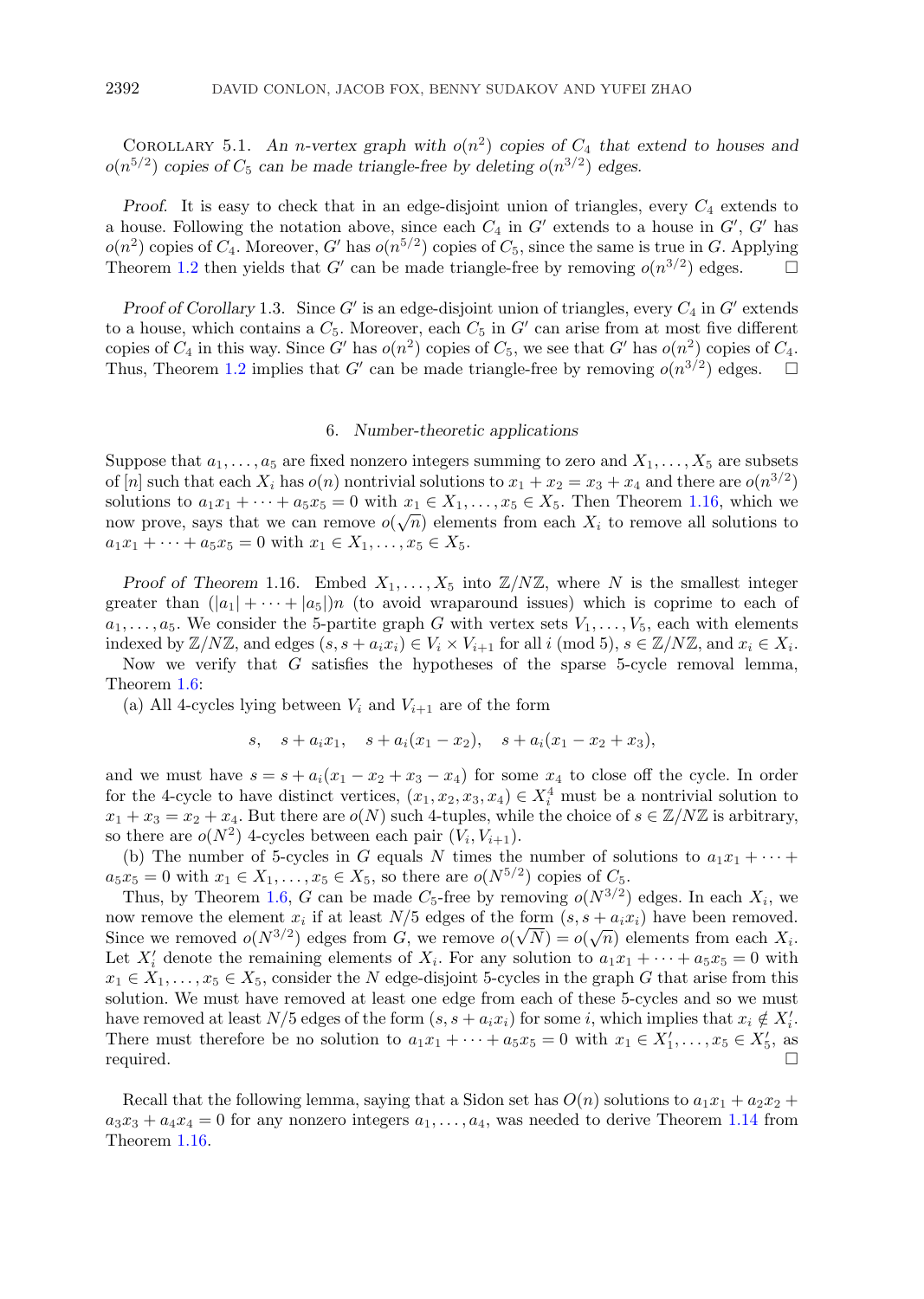<span id="page-17-0"></span>*Proof of Lemma* 1.17. Writing

$$
\widehat{1}_X(t) = \sum_{x \in X} e^{2\pi i x t},
$$

we have, by a standard Fourier identity (easy to see by expansion), that

$$
\left| \left\{ (x_1, x_2, x_3, x_4) \in X^4 : a_1 x_1 + a_2 x_2 + a_3 x_3 + a_4 x_4 = 0 \right\} \right|
$$
  
= 
$$
\int_0^1 \hat{1}_X (a_1 t) \hat{1}_X (a_2 t) \hat{1}_X (a_3 t) \hat{1}_X (a_4 t) dt
$$
  

$$
\leq \prod_{j=1}^4 \left( \int_0^1 |\hat{1}_X (a_j t)|^4 dt \right)^{1/4}.
$$

Moreover,

$$
\int_0^1 |\widehat{1}_X(a_j t)|^4 dt = |\{(x_1, x_2, x_3, x_4) \in X^4 : x_1 + x_2 = x_3 + x_4\}| = 2|X|^2 - |X| = O(n),
$$

since  $X \subset [n]$  is a Sidon set.

## 7. *Some constructions*

In the previous section, we deduced our number-theoretic results by starting with a set of integers avoiding solutions to certain equations and building an associated graph to which we could apply our removal lemma. We now use this same idea to prove Proposition [1.7,](#page-2-0) which asserts the existence of an *n*-vertex  $C_4$ -free graph with  $n^{3/2-o(1)}$  edges where every edge lies in exactly one 5-cycle.

*Proof of Proposition* 1.7. First, we note that there exists a set  $X \subseteq [n]$  with  $|X| \geq$  $e^{-O(\sqrt{\log n})}n^{1/2}$  with

- (1) no nontrivial solutions to the equation  $a(x_1 x_2) = b(x_3 x_4)$  for all  $a, b \in \mathbb{R}$  $\{1, 2, 3, 4, 10\}$  (here a solution is called trivial if  $x_1 = x_2$  and  $x_3 = x_4$  or  $a = b, x_1 = x_3$ and  $x_2 = x_4$ ) and
- (2) no nontrivial solutions to the equation  $x_1 + 2x_2 + 3x_3 + 4x_4 = 10x_5$  (here a solution is called trivial if  $x_1 = \cdots = x_5$ .

The existence of such a set follows from two ingredients, both essentially noted by Ruzsa [**[40](#page-24-0)**]. Indeed, sets of size  $e^{-O(\sqrt{\log n}}n^{1/2}$  satisfying the first property can be constructed through a minor modification of  $[40,$  $[40,$  $[40,$  Theorem 7.3], as noted in  $[8]$  $[8]$  $[8]$ . Moreover, a set of size  $e^{-O(\sqrt{\log n}})n$ satisfying the second property exists by a standard adaptation [**[40](#page-24-0)**, Theorem 2.3] of Behrend's construction [**[4](#page-23-0)**]. Since the second property is translation invariant, taking the intersection of a random translation of the second set with the first set gives a set with the claimed size satisfying both properties.

Let  $N = 60n + 1$ . Let  $V_1, \ldots, V_5$  be vertex sets each with vertices indexed by  $\mathbb{Z}/N\mathbb{Z}$ . Add a 5-cycle  $(s, s + x, s + 3x, s + 6x, s + 10x) \in V_1 \times \cdots \times V_5$  to the graph for each  $s \in \mathbb{Z}/N\mathbb{Z}$  and  $x \in X$ . This construction is similar to the construction used in the proof of Theorem [1.16.](#page-6-0)

We now show that this graph has all of the required properties. First note that the cycles are edge-disjoint, since if, for instance,  $s + 3x = s' + 3x'$  and  $s + 6x = s' + 6x'$ , then  $s = s'$ and  $x = x'$ , where we used that N is coprime to  $\{1, 2, 3, 4, 10\}$ . Moreover, there are no further copies of  $C_5$  in this graph, since any other such 5-cycle would give a nontrivial solution to the equation  $x_1 + 2x_2 + 3x_3 + 4x_4 = 10x_5$  in X.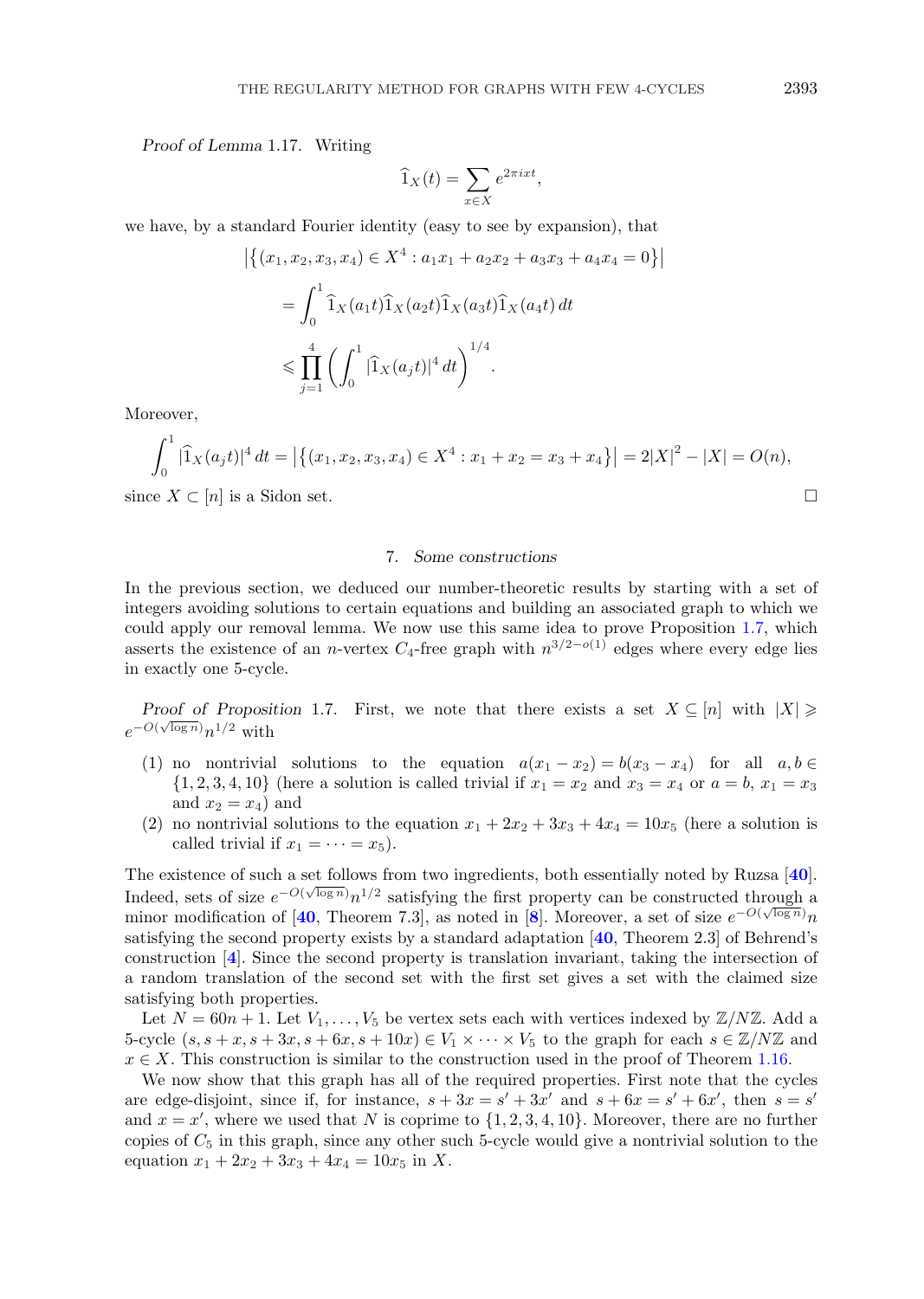<span id="page-18-0"></span>To see that there are no copies of  $C_4$ , note that there are no copies of  $C_4$  between any pair of vertex sets since X is Sidon. Moreover, there are no copies of  $C_4$  across three vertex sets, since, for instance, any 4-cycle spanning  $V_2, V_3, V_4$  would induce a nontrivial solution to the equation  $2(x_1 - x_2) = 3(x_3 - x_4)$ .

REMARK. We do not know how to show that the exponent in Corollary [1.4](#page-2-0) is best possible. Recall the statement, that every *n*-vertex  $C_5$ -free graph can be made triangle-free by deleting  $o(n^{3/2})$  edges. To match this with a lower bound, we would like to construct a tripartite graph between sets of order *n* which is the union of  $n^{3/2-o(1)}$  edge-disjoint triangles but containing no C<sub>5</sub>. Following the strategy above, this would require a set  $X \subseteq [n]$  of size  $n^{1/2-o(1)}$  which satisfies properties similar to (1) and (2), one particular case being that there should be no nontrivial solutions to the equation  $x + 2y + 2z = 2u + 3w$ . At present, we do not know how to construct such a set satisfying even this latter property on its own. In fact, it is entirely plausible that no such set exists.

Finally, we prove Proposition [1.5,](#page-2-0) which says that there exist *n*-vertex graphs with  $o(n^{2.442})$ copies of  $C_5$  that cannot be made triangle-free by deleting  $o(n^{3/2})$  edges.

*Proof of Proposition* 1.5. Let G be the mth tensor power of a triangle. In other words, its vertices can be labeled by  $\mathbb{F}_3^m$  and two vertices are adjacent if and only if they differ in every coordinate. Note that every edge of G lies in a unique triangle and this graph has  $6^{m-1}$ such triangles.

Write hom $(H, G)$  for the number of homomorphisms from H to G. The number of closed walks of length  $k$  in  $C_3$  is equal to the kth moment of the eigenvalues of the adjacency matrix of  $C_3$  and so hom $(C_k, C_3)=2^k + 2(-1)^k$ . Thus,

hom $(C_3, G) = \text{hom}(C_3, C_3)^m = 6^m,$ 

$$
hom(C_4, G) = hom(C_4, C_3)^m = 18^m
$$
,

and

$$
hom(C_5, G) = hom(C_5, C_3)^m = 30^m.
$$

Let  $G'$  be the graph obtained from  $G$  by keeping every triangle independently with Let G be the graph obtained from G by keeping every triangle independently w<br>probability  $p = (\sqrt{3}/2)^m$ , so that in expectation  $p6^{m-1} = \Theta(3^{3m/2})$  triangles remain in G'.

To estimate the expected number of  $C_5$  in  $G'$ , note that the number of  $C_5$  that intersect exactly four triangles of G is  $O(18^m)$ , since every such  $C_5$  extends to a house, which contains a  $C_4$ . Furthermore, it is impossible for a  $C_5$  in G to intersect at most three triangles, as every edge of G is contained in exactly one triangle. Thus, the expected number of  $C_5$  in  $G'$  is  $O(p^530^m + p^418^m) = O((3^{7/2} \cdot 5/16)^m) = o(3^{2.442m}).$ 

Therefore, by Markov's inequality, we see that with positive probability  $G'$  is a graph on  $n = 3^m$  vertices with  $o(n^{2.442}) C_5$ 's which is an edge-disjoint union of  $\Theta(n^{3/2})$  triangles.  $\square$ 

# Appendix A. *Proof of the sparse weak regularity lemma*

Here we prove Theorem [2.2,](#page-7-0) our sparse weak regularity lemma. As with nearly all proofs of regularity lemmas, we keep track of some 'energy' function and show, by using a certain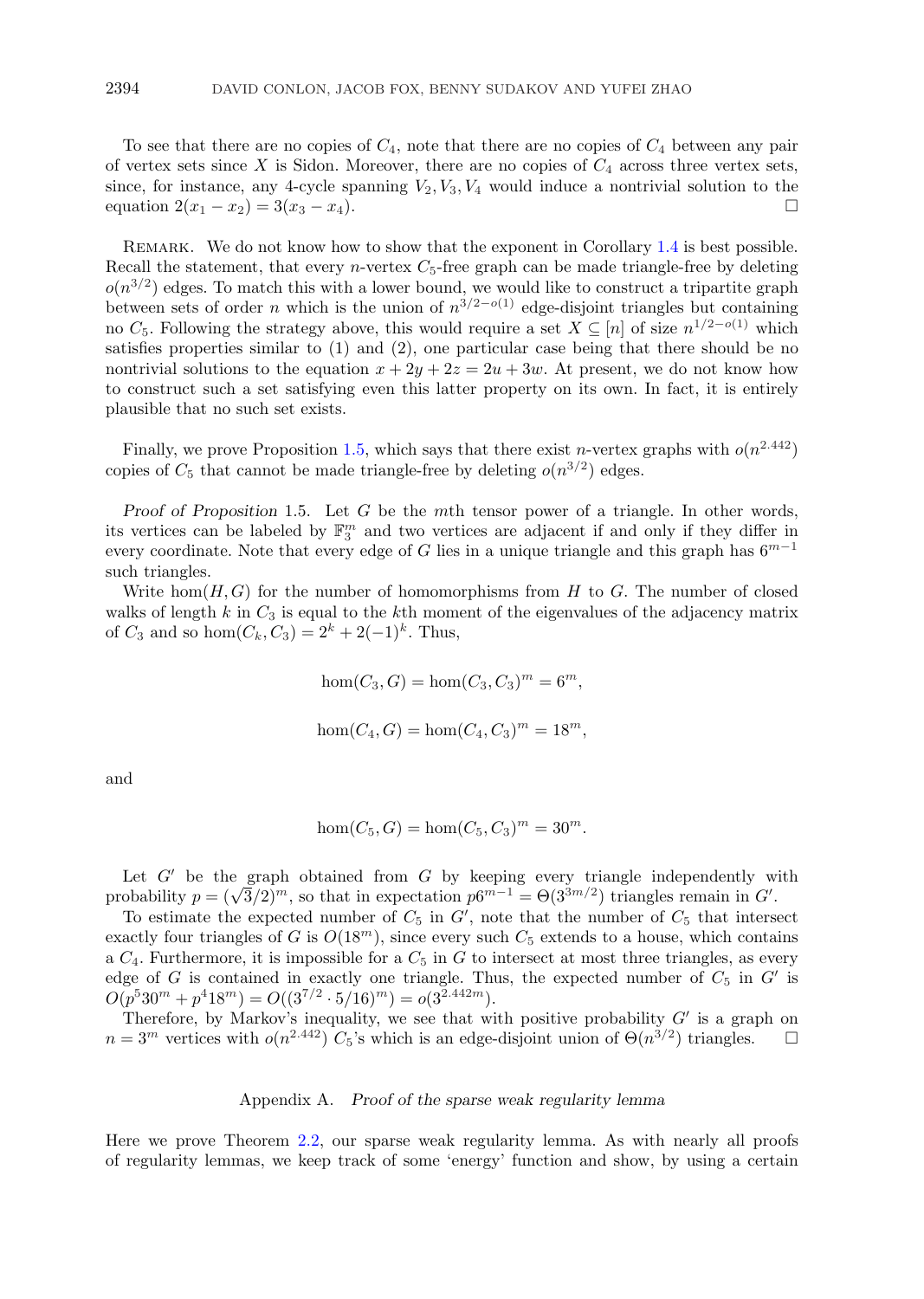<span id="page-19-0"></span>defect inequality, that the energy must increase significantly at every iteration of a partition refinement process. As in Scott [**[48](#page-24-0)**], the energy of a partition will be defined using the convex function

$$
\Phi(x) := \begin{cases} x^2 & \text{if } 0 \leqslant x \leqslant 2 \\ 4x - 4 & \text{if } x > 2. \end{cases}
$$

The defect inequality is now captured by the following lemma.

LEMMA A.1. *Every real-valued random variable*  $X \geq 0$  *with expectation*  $\mu \leq 1$  *satisfies* 

$$
\frac{1}{4}(\mathbb{E}|X-\mu|)^2 \leq \mathbb{E}\Phi(X) - \Phi(\mathbb{E}X).
$$

*Proof.* Let  $p_1 = \mathbb{P}(X < \mu)$  and  $p_2 = \mathbb{P}(X \ge \mu)$ . Let  $\mu_1 = \mathbb{E}[X | X < \mu]$  and  $\mu_2 = \mathbb{E}[X | X \ge \mu]$ (setting  $\mu_1 = \mu$  if  $p_1 = 0$ ). Note that  $\mu = p_1 \mu_1 + p_2 \mu_2$ . We consider two cases.

*Case* 1:  $\mu_2 \leq 2$ . By the convexity of  $\Phi$ ,

$$
\mathbb{E}\Phi(X) - \Phi(\mathbb{E}X) \ge p_1\Phi(\mu_1) + p_2\Phi(\mu_2) - \Phi(\mu) = p_1\mu_1^2 + p_2\mu_2^2 - \mu^2
$$
  
=  $p_1(\mu - \mu_1)^2 + p_2(\mu_2 - \mu)^2 \ge (p_1(\mu - \mu_1) + p_2(\mu_2 - \mu))^2 = (\mathbb{E}|X - \mu|)^2$ .

*Case* 2:  $\mu_2 \geqslant 2$ . Let  $\Phi_{\mu}(x) := \Phi(x) - 2\mu x + \mu^2$ , which is convex. Indeed,  $\Phi_{\mu}$  is a quadratic function on [0,2] with minimum at  $\mu$  and is linear on [2,  $\infty$ ). Since  $0 \le \mu_1 \le \mu \le 1$  and  $\mu_2 \ge 2$ , we have  $\Phi_{\mu}(\mu_1) \leq \Phi_{\mu}(0) = \mu^2 \leq 1 \leq (2 - \mu)^2 = \Phi_{\mu}(2) \leq \Phi_{\mu}(\mu_2)$ . Thus,

$$
\mathbb{E}\Phi(X) - \Phi(\mathbb{E}X) = \mathbb{E}\Phi_{\mu}(X) \ge p_1\Phi_{\mu}(\mu_1) + p_2\Phi_{\mu}(\mu_2) \ge \Phi_{\mu}(\mu_1) = (\mu_1 - \mu)^2
$$
  

$$
\ge \frac{1}{4}(2p_1(\mu - \mu_1))^2 = \frac{1}{4}(p_1(\mu - \mu_1) + p_2(\mu_2 - \mu))^2 = \frac{1}{4}(\mathbb{E}|X - \mu|)^2.
$$

LEMMA A.2. Let V be a probability space and  $f: V \times V \rightarrow [0, \infty)$  be a measurable *symmetric function. Let* P *and* Q *be measurable partitions of* V *such that* Q *refines* P*. Then*

$$
\mathbb{E}[\Phi \circ f_{\mathcal{Q}}] - \mathbb{E}[\Phi \circ f_{\mathcal{P}}] \geq \frac{1}{4} (\mathbb{E}[|f_{\mathcal{Q}} - f_{\mathcal{P}}|1_{f_{\mathcal{P}} \leq 1}])^{2}.
$$

*Proof.* For every pair  $(U, W)$  of parts of P, the function  $f_p$  is constant on  $U \times W$  with value the average of f on  $U \times W$ , which is the same as the average of  $f_{\mathcal{Q}}$  on  $U \times W$ since Q is a refinement of P. So, by the convexity of  $\Phi$ , we always have  $\mathbb{E}_{U\times W}[\Phi \circ f_{\mathcal{Q}}]\geqslant$  $\mathbb{E}_{U\times W}[\Phi \circ f_{\mathcal{P}}]$ . Furthermore, by applying Lemma A.1 on those  $U\times W$  where  $f_{\mathcal{P}}\leqslant 1$ , we deduce that

$$
\mathbb{E}_{U\times W}[\Phi \circ f_{\mathcal{Q}}] - \mathbb{E}_{U\times W}[\Phi \circ f_{\mathcal{P}}] \geq \frac{1}{4} (\mathbb{E}_{U\times W}[|f_{\mathcal{Q}} - f_{\mathcal{P}}|1_{f_{\mathcal{P}}\leq 1}))^{2}
$$

for all  $(U, W) \in \mathcal{P} \times \mathcal{P}$ . Finally, summing the above inequality over all pairs  $(U, W)$  and applying the Cauchy–Schwarz inequality, we have

$$
\mathbb{E}[\Phi \circ f_{\mathcal{Q}}] - \mathbb{E}[\Phi \circ f_{\mathcal{P}}] = \sum_{U, W \in \mathcal{P}} \mu(U)\mu(W)(\mathbb{E}_{U \times W}[\Phi \circ f_{\mathcal{Q}}] - \mathbb{E}_{U \times W}[\Phi \circ f_{\mathcal{P}}])
$$
  

$$
\geq \frac{1}{4} \sum_{U, W \in \mathcal{P}} \mu(U)\mu(W)(\mathbb{E}_{U \times W}[|f_{\mathcal{Q}} - f_{\mathcal{P}}|1_{f_{\mathcal{P}} \leq 1}))^{2}
$$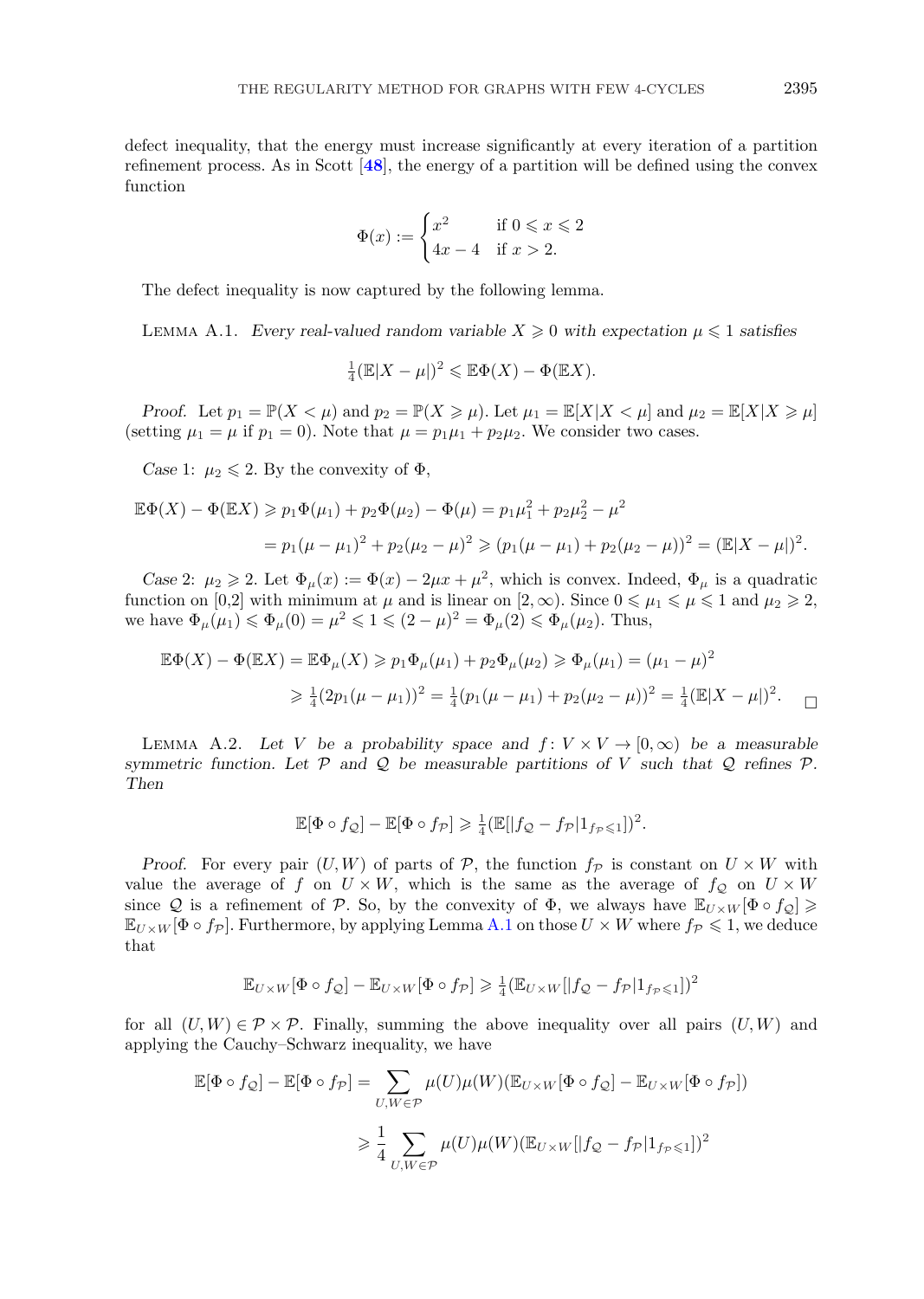$$
\geq \frac{1}{4} \left( \sum_{U,W \in \mathcal{P}} \mu(U) \mu(W) \mathbb{E}_{U \times W} [|f_{\mathcal{Q}} - f_{\mathcal{P}}| \mathbf{1}_{f_{\mathcal{P}} \leq 1}] \right)^2
$$
  
= 
$$
\frac{1}{4} (\mathbb{E}[|f_{\mathcal{Q}} - f_{\mathcal{P}}| \mathbf{1}_{f_{\mathcal{P}} \leq 1}])^2.
$$

Now we prove the sparse weak regularity lemma. Recall the statement, that, given  $\epsilon > 0$  and  $f: V \times V \to [0, \infty)$ , there exists a partition P of V into at most  $2^{32 \mathbb{E} f/\epsilon^2}$  parts such that

$$
\|(f - f_{\mathcal{P}})1_{f_{\mathcal{P}} \leq 1}\|_{\square} \leq \epsilon. \tag{A.1}
$$

*Proof of Theorem* 2.2. Starting with the trivial partition  $\mathcal{P}_0$  of V (that is, consisting of a single part), consider the following iterative process: for each  $i \geq 0$ , if  $(A.1)$  is satisfied for  $P = P_i$ , then we stop the iteration; otherwise, by the definition of the cut norm, there exist measurable subsets  $A, B \subset V$  such that  $|\mathbb{E}[(f - f_{\mathcal{P}})1_{f_{\mathcal{P}} \leq 1}1_{A \times B}]| > \epsilon$  and we set  $\mathcal{P}_{i+1}$  to be the common refinement of the partition  $\mathcal{P}_i$  and the four-part partition determined by A and B. Write

$$
\Phi(\mathcal{P}) := \mathbb{E}[\Phi \circ f_{\mathcal{P}}] = \mathbb{E}_{x,y \in V}[\Phi(f_{\mathcal{P}})]
$$

for the 'energy' of the partition  $P$ .

With  $P = P_i$ ,  $Q = P_{i+1}$ , and  $A, B \subset V$  as above, we have, by Lemma [A.2,](#page-19-0) that

$$
\Phi(Q) - \Phi(\mathcal{P}) \geq \frac{1}{4} \left( \mathbb{E} \left[ \left| f_{\mathcal{Q}} - f_{\mathcal{P}} \right| 1_{f_{\mathcal{P}} \leq 1} \right] \right)^2.
$$

Since  $A$  and  $B$  are unions of parts of  $\mathcal{Q}$ , we have

$$
\mathbb{E}[|f_{\mathcal{Q}}-f_{\mathcal{P}}|1_{f_{\mathcal{P}}\leqslant 1}]\geqslant |\mathbb{E}[(f_{\mathcal{Q}}-f_{\mathcal{P}})1_{f_{\mathcal{P}}\leqslant 1}1_{A\times B}]|=|\mathbb{E}[(f-f_{\mathcal{P}})1_{f_{\mathcal{P}}\leqslant 1}1_{A\times B}]|>\epsilon.
$$

Thus, for every  $i \geqslant 0$ , one has

$$
\Phi(\mathcal{P}_{i+1}) - \Phi(\mathcal{P}_{i}) \geq \frac{1}{4} \epsilon^{2}.
$$

On the other hand, since  $0 \le \Phi(x) \le 4x$  for all  $x \ge 0$ , for every partition  $P$  of V, we have

$$
\Phi(\mathcal{P}) \leq 4\mathbb{E}f_{\mathcal{P}} = 4\mathbb{E}f.
$$

Thus, the iteration must terminate after at most  $16E f/\epsilon^2$  steps, at which point  $(A.1)$  is satisfied. The number of parts increases by a factor of at most 4 in each iteration, so the final number of parts is at most  $2^{32\mathbb{E}f/\epsilon^2}$ . The contract of the contract of the contract of the contract of the contract of the contract of the contract of the contract of the contract of the contract of the contract of the contract of the contract of the contract

#### Appendix B. Connecting Brown–Erdős–Sós to the extremal problem for girth

Here we prove Proposition [1.9,](#page-3-0) which says that  $f_r(n,(r-1)e,e) = h_r(n,e)$  for sufficiently large  $n \geq n_0(r, e)$ . Recall that  $f_r(n, v, e)$  is the maximum number of edges in an *n*-vertex *r*-graph without a  $(v, e)$ -configuration, a subgraph with e edges and at most v vertices. Moreover,  $h_r(n, g)$  is the maximum number of edges in an *n*-vertex *r*-graph of girth greater than g.

LEMMA B.1. An r-graph H on n vertices without an  $((r-1)e, e)$ -configuration and with a *cycle of length at most e has at most* max $\{e-1, n/(r-1)\}$  *edges.* 

*Proof.* By assumption, H contains a cycle C of length  $\ell \leq e$ . The vertices of this cycle span at most  $(r-1)\ell$  vertices. Growing the connected component containing C one edge at a time, we see that each additional edge adds at most  $r-1$  new vertices. Let  $P_0$  be the connected component containing  $C$ . In particular, if  $P_0$  has at least  $e$  edges, then it would contain  $e$  edges

<span id="page-20-0"></span>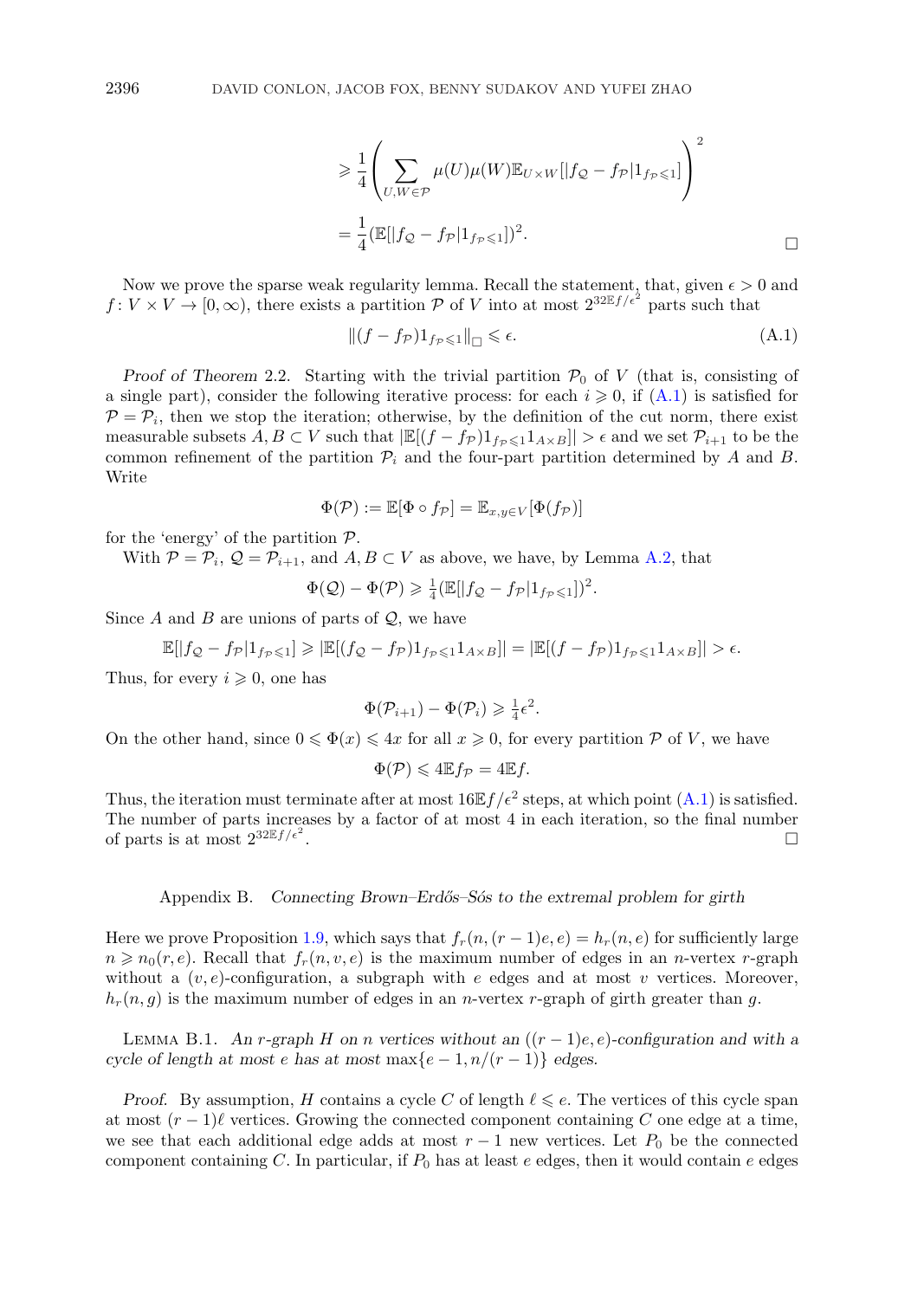spanning at most  $(r-1)e$  vertices, contradicting that H has no  $((r-1)e,e)$ -configuration. Hence,  $P_0$  has fewer than e edges. Let  $P_1,\ldots,P_j$  denote the remaining connected components of H. For  $0 \le i \le j$ , let  $n_i$  and  $e_i$  denote the number of vertices and edges, respectively, of  $P_i$ . Let  $p_i = (r-1)e_i - n_i$  and assume, by reordering if necessary, that  $p_1 \geqslant \cdots \geqslant p_j$ . By construction,  $p_0 \geqslant 0$  and  $e_0 < e$ .

We may assume that  $H$  has at least  $e$  edges, as otherwise we are done. Let  $k$  be the largest index such that  $e_0 + \cdots + e_k < e$  and so  $e_0 + \cdots + e_k + e_{k+1} \geq e$ , as H has at least e edges. Let  $e' = e - (e_0 + \cdots + e_k)$ . Let Q be a connected subset of  $P_{k+1}$  with  $e'$  edges formed by starting with a single edge in  $P_{k+1}$  and adding edges one at a time, keeping the resulting subset connected, until we get exactly e' edges. By construction, Q has at most  $(r-1)e' + 1$ vertices. Let  $U_0$  consist of the union of the connected components  $P_0, \ldots, P_k$  together with  $Q$ , so that  $U_0$  has e edges and at most  $((r-1)e_0 - p_0) + \cdots + ((r-1)e_k - p_k) + (r-1)(e - (e_0 +$  $\cdots + e_k$ ) + 1 =  $(r-1)e + 1 - p_0 - \cdots - p_k$  vertices. As H has no  $((r-1)e, e)$ -configuration, we must have  $p_0 + \cdots + p_k \leqslant 0$ . As  $p_1 \geqslant \cdots \geqslant p_j$ , it follows that  $p_0 + p_1 + \cdots + p_j \leqslant 0$ . Equivalently, the number of edges in H is at most  $n/(r-1)$ .

LEMMA B.2. *For*  $r \ge 2$  *and*  $g \ge 2$ *, there exists*  $n_0(r, g)$  *such that*  $h_r(n, g) > n/(r - 1)$  *for all*  $n \geqslant n_0(r, g)$ .

*Proof.* Construct an r-graph by fixing two vertices u and v and adding edge-disjoint 'paths' between u and v, where each 'path' consists of  $|g/2|+1$  edges, the first containing u, the last containing v, and where consecutive edges share exactly one vertex. Add as many paths as one can without exceeding n total vertices. Each new path uses  $(|g/2|+1)(r-1)-1$  new vertices (not counting u and v). The resulting r-graph has girth greater than g and

$$
h_r(n,g) \geqslant \left\lfloor \frac{n-2}{(\lfloor g/2 \rfloor + 1)(r-1) - 1} \right\rfloor (\lfloor g/2 \rfloor + 1)
$$

edges, which exceeds  $n/(r-1)$  for sufficiently large n.

*Proof of Proposition* 1.9. If an r-graph has girth greater than e, then every subset of e edges contains no cycle and hence spans more than  $(r - 1)e$  vertices. Thus, the r-graph has no  $((r-1)e, e)$ -configuration and  $h_r(n, e) \leq f_r(n,(r-1)e, e)$  for all n.

Conversely, by the previous paragraph and Lemma B.2, we have that for sufficiently large n the largest n-vertex r-graph with no  $((r-1)e,e)$ -configuration has more than  $n/(r-1)$ edges. Therefore, by Lemma [B.1,](#page-20-0) it has no cycle of length at most e. Thus,  $f_r(n,(r-1)e,e) \leq$  $h_r(n, e)$ .

#### Appendix C. *Counting* 3*-graphs with girth greater than* 5

Here we prove Theorem [1.11,](#page-4-0) which says that for every fixed  $r \geqslant 3$ , the number of r-graphs on n vertices with girth greater than 5 is  $2^{o(n^{3/2})}$ .

*Proof of Theorem* 1.11. Let  $F_r(n)$  denote the number of r-graphs on n labeled vertices with girth greater than 5.

First we show that, for every  $r \geqslant 3$ , one has  $F_r(n) \leqslant F_3(n)^{r \choose 3}$ , thereby reducing the problem to  $r = 3$ . Indeed, given an r-graph H, color the triples contained in each edge of H arbitrarily from 1 to  $\binom{r}{3}$ , using one color for each triple. The color classes give a list  $H_1, \ldots, H_{\binom{r}{3}}$  of 3-graphs, each with girth greater than 5, and thus, there are at most  $F_3(n)^{\binom{r}{3}}$  possibilities for such a list. Furthermore, one can recover H from the list  $H_1, \ldots, H_{\binom{r}{3}}$  since two triples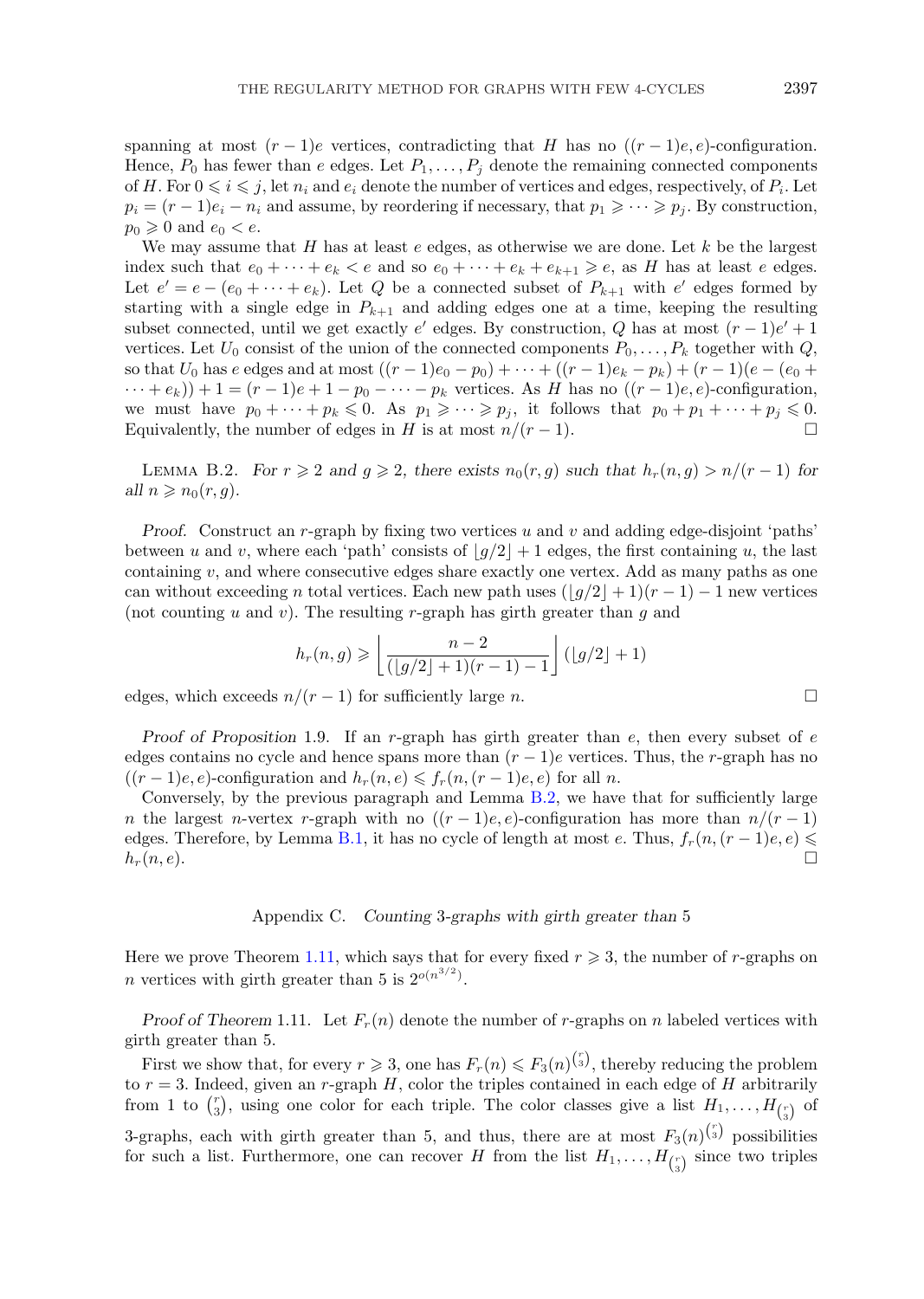<span id="page-22-0"></span>in  $H_1 \cup \cdots \cup H_{\binom{r}{3}}$  share two vertices if and only if they are contained in the same edge in H (recall that H has no 2-cycles). Thus, there are at most  $F_3(n)^{\binom{r}{3}}$  possibilities for H.

Now it remains to show that  $F_3(n)=2^{o(n^{3/2})}$ . Let H be a 3-graph with girth greater than 5. By Corollary [1.10,](#page-4-0) H has  $o(n^{3/2})$  edges. Let G be the underlying shadow graph (a pair of vertices form an edge of  $G$  if they are contained in a triple of  $H$ ). Since  $H$  has girth greater than 5, every edge in G lies in a unique triangle, and G is  $C_4$ -free with  $o(n^{3/2})$  edges. Then, by Proposition C.1 below, there are  $2^{o(n^{3/2})}$  possibilities for G. The 3-graph H can be recovered uniquely from G and thus the number of such H is also  $2^{o(n^{3/2})}$ . .

PROPOSITION C.1. *The number of*  $C_4$ -free graphs on *n* vertices with  $o(n^{3/2})$  edges is  $2^{o(n^{3/2})}$ .

Proposition C.1 can be proved by modifying the proof of the following classic result of Kleitman and Winston [**[27](#page-24-0)**].

THEOREM C.2 (Kleitman–Winston). *The number of*  $C_4$ -free graphs on n vertices is  $2^{O(n^{3/2})}$ .

We follow the exposition of Samotij [**[42](#page-24-0)**, Theorem 8] in his survey on counting independent sets in graphs via graph containers. We begin with the following key lemma.

Lemma C.3 [**[42](#page-24-0)**, Lemma 1]. *Let* G *be an* n*-vertex graph. Suppose that an integer* q *and reals* R and  $\beta \in [0,1]$  *satisfy*  $R \geq e^{-\beta q}n$ . Suppose that every subset  $U \subset V(G)$  with  $|U| \geq R$ *induces at least*  $\beta\binom{|U|}{2}$  edges in G. Then, for every integer  $m \geqslant q$ , the number of m-element *independent sets in* G *is at most*  $\binom{n}{q}\binom{R}{m-q}$ .

As in  $[42]$  $[42]$  $[42]$ , let  $g_n(d)$  denote the maximum number of ways to attach a vertex of degree d to an n-vertex  $C_4$ -free graph with minimum degree at least  $d-1$  in such a way that the resulting graph remains  $C_4$ -free. In [[42](#page-24-0)], it was proved that  $\max_{d \leq n} g_n(d) \leq e^{O(\sqrt{n})}$ . We modify the proof of this statement to obtain the following bound.

LEMMA C.4. *If*  $i \leq n$  and  $d = o(\sqrt{n})$ , then  $g_i(d) = e^{o(\sqrt{n})}$ .

*Proof.* If  $d \le \sqrt{n}/(\log n)^2$ , then  $g_i(d) \le \binom{i}{d} \le n^d = e^{o(\sqrt{n})}$ . So assume  $d > \sqrt{n}/(\log n)^2$ .

Let G be an i-vertex  $C_4$ -free graph with minimum degree at least  $d-1$ . Let H be the square of G, that is,  $V(H) = V(G)$  and two vertices are adjacent in H if and only if they are connected by a path of two edges in  $G$ . Note that attaching a new vertex to  $G$  will not create any 4-cycles if and only if the neighborhood of the new vertex is an independent set in  $H$ . It remains to upper bound the number of d-element independent sets in  $H$  using Lemma C.3.

Let  $R = 2n/(d-1)$ ,  $\beta = (d-1)^2/2n$ , and  $q = [3(\log n)^5]$ . Since  $d > \sqrt{n}/(\log n)^2$ , for n sufficiently large, we have  $\beta q \geqslant \log n$  and thus  $e^{-\beta q}i \leqslant e^{-\beta q}n \leqslant 1 \leqslant R$ .

Since G has minimum degree at least  $d-1$ , every  $B \subseteq V(H)$  satisfies  $\sum_{z \in V(G)} \deg_G(z, B) \geq$  $(d-1)|B|$ . Thus, if  $|B| \ge R = 2n/(d-1)$ , then the number of edges that B induces in H is equal to

$$
\sum_{z \in V(G)} \binom{\deg_G(z, B)}{2} \geq i \binom{\sum_{z \in V(G)} \deg_G(z, B)/i}{2}
$$
  
 
$$
\geq i \cdot \frac{(d-1)|B|}{2i} \left( \frac{(d-1)|B|}{i} - 1 \right) \geq \frac{(d-1)^2}{2n} \binom{|B|}{2} = \beta \binom{|B|}{2},
$$

where the first inequality uses the convexity of  $x \mapsto {x \choose 2} = \frac{x(x-1)}{2}$ .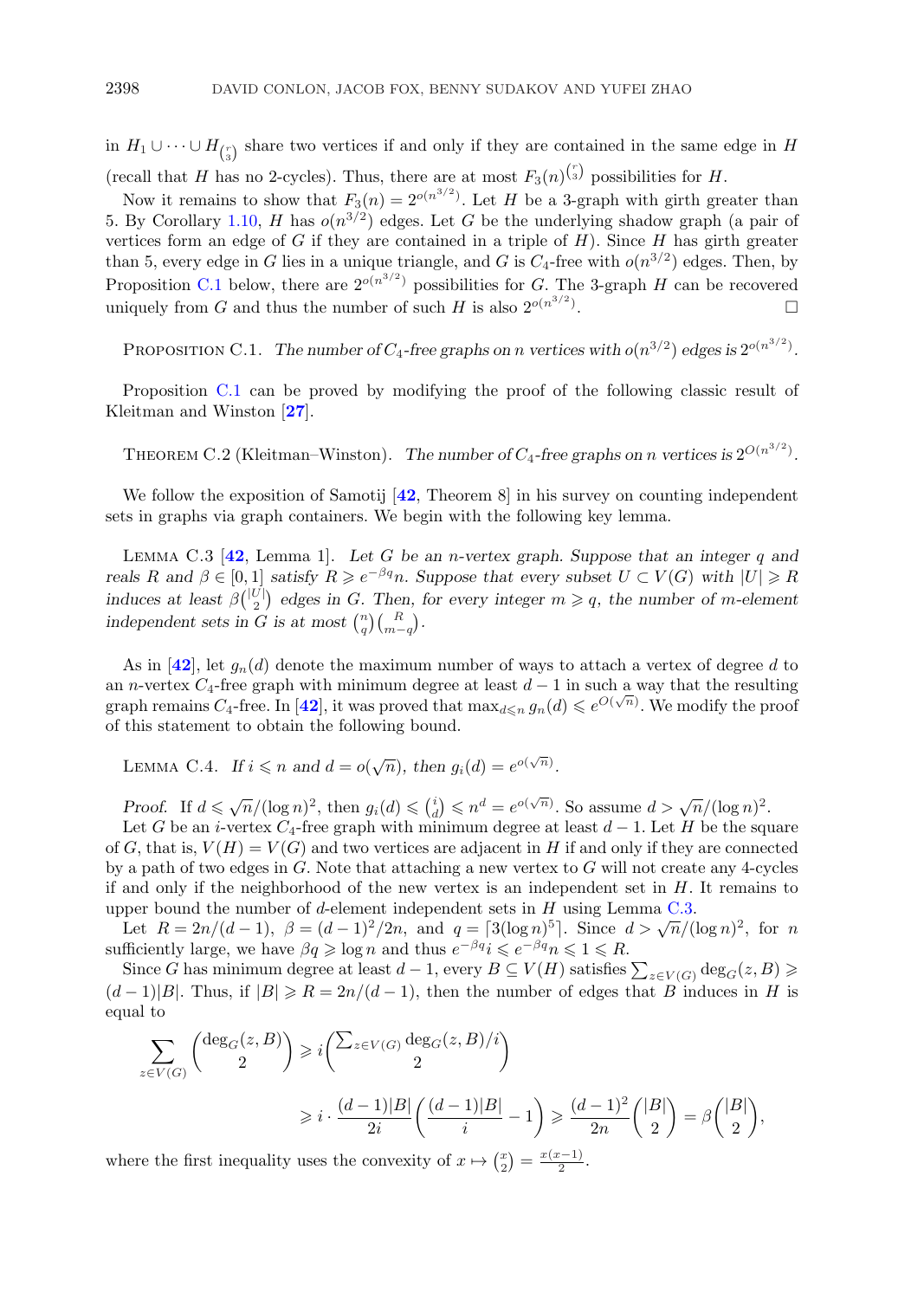<span id="page-23-0"></span>Applying Lemma [C.3,](#page-22-0) the number of d-element independent sets in  $H$  is at most

$$
\binom{i}{q}\binom{R}{d-q}\leqslant n^q\bigg(\frac{eR}{d-q}\bigg)^{d-q}\leqslant e^{O((\log n)^6)}\bigg(\frac{2ne}{(d-q)^2}\bigg)^{d-q}.
$$

Applying  $\lim_{x\to 0} \sqrt{x} \log(1/x) = 0$  with  $x = (d-q)^2/(2ne) = o(1)$ , we see that the right-hand side above is  $e^{o(\sqrt{n})}$ . Thus, the number of d-element independent sets in H is  $e^{o(\sqrt{n})}$ .

LEMMA C.5. *A* C<sub>4</sub>-free graph with minimum degree d must have more than  $d^3/2$  −  $d^2/2$  *edges.* 

*Proof.* Let G be a  $C_4$ -free graph with minimum degree d and v a vertex of degree d. As G is  $C_4$ -free, each vertex in  $N(v)$  is adjacent to at most one vertex in  $N(v)$ . Thus, each vertex in  $N(v)$ has at least  $d-2$  neighbors not in  $\{v\} \cup N(v)$ . As G is C<sub>4</sub>-free, each vertex not in  $\{v\} \cup N(v)$ has at most one neighbor in  $N(v)$ , so G has at least  $1 + d + d(d - 2) = d^2 - d + 1$  vertices. Hence, the number of edges in G is at least  $|V(G)|d/2 \geq d^2 - d + 1\frac{d}{2} > d^3/2 - d^2/2.$   $\Box$ 

*Proof of Proposition* C.1. By iteratively peeling off lowest-degree vertices, we see that every n-vertex graph has an ordering  $v_1, \ldots, v_n$  of vertices (in reverse order of peeling) such that, for each i,  $v_i$  is a minimum-degree vertex in the subgraph  $G_i$  induced by  $\{v_1,\ldots,v_i\}$ . Letting  $d_i$ denote the degree of  $v_i$  in  $G_i$ , we see that the minimum degree of  $G_{i-1}$  is at least  $d_i-1$ .

By Lemma C.5, every induced subgraph of a  $C_4$ -free graph with m edges has minimum by Lemma 0.3, every model subgraph or a  $O_4$ -nee graph with *m* edges has minimum<br>degree  $O(m^{1/3})$ . In particular, if the graph has *n* vertices and  $m = o(n^{3/2})$ , then  $d_i = o(\sqrt{n})$ for all  $i$ .

For each fixed ordering of the vertices (n! possibilities) and each fixed sequence  $d_2, \ldots, d_n$ of degrees (at most n! possibilities), noting that there are at most  $g_i(d_{i+1})$  ways to attach  $v_{i+1}$  to  $G_i$ , we see that the number of  $C_4$ -free graphs with these parameters is at most  $g_1(d_2)g_2(d_3)\cdots g_{n-1}(d_n)$ . By Lemma [C.4,](#page-22-0) this count is  $e^{o(n^{3/2})}$ , even after summing over the at most  $n!^2$  possibilities for the parameters.

Acknowledgements. We would like to thank Jacques Verstraëte and József Solymosi for helpful comments.

#### *References*

- 1. P. ALLEN, P. KEEVASH, B. SUDAKOV and J. VERSTRAETE, 'Turán numbers of bipartite graphs plus an odd cycle', *J. Combin. Theory Ser. B* 106 (2014) 134–162.
- **2.** N. Alon and C. Shikhelman, 'Many T copies in H-free graphs', *J. Combin. Theory Ser. B* 121 (2016) 146–172.
- **3.** J. Balogh, R. Morris and W. Samotij, 'Independent sets in hypergraphs', *J. Amer. Math. Soc.* 28 (2015) 669–709.
- **4.** F. A. Behrend, 'On sets of integers which contain no three terms in arithmetical progression', *Proc. Natl. Acad. Sci. U.S.A.* 32 (1946) 331–332.
- 5. B. BOLLOBÁS and E. Győni, 'Pentagons vs. triangles', *Discrete Math.* 308 (2008) 4332–4336.
- **6.** W. G. Brown, 'On graphs that do not contain a Thomsen graph', *Canad. Math. Bull.* 9 (1966) 281–285.
- **7.** W. G. BROWN, P. ERDOS and V. T. SOS, *Some extremal problems on r-graphs*, New directions in the theory of graphs (Proc. Third Ann Arbor Conf., Univ. Michigan, Ann Arbor, MI, 1971) (1973) 53–63.
- **8.** J. Cilleruelo and C. Timmons, 'k-fold Sidon sets', *Electron. J. Combin.* 21 (2014) Paper 4.12, 9.
- **9.** D. Conlon and J. Fox, *Graph removal lemmas*, Surveys in Combinatorics 2013, London Mathematical
- Society Lecture Note Series 409 (Cambridge University Press, Cambridge, 2013) 1–49. **10.** D. Conlon, J. Fox and Y. Zhao, 'Extremal results in sparse pseudorandom graphs', *Adv. Math.* 256 (2014) 206–290.
- **11.** D. Conlon, J. Fox and Y. Zhao, 'The Green-Tao theorem: an exposition', *EMS Surv. Math. Sci.* 1 (2014) 249–282.
- 12. D. CONLON, J. FOX and Y. ZHAO, 'A relative Szemerédi theorem', *Geom. Funct. Anal.* 25 (2015) 733-762.
- **13.** D. Conlon and W. T. Gowers, 'Combinatorial theorems in sparse random sets', *Ann. of Math.* (2) 184 (2016) 367–454.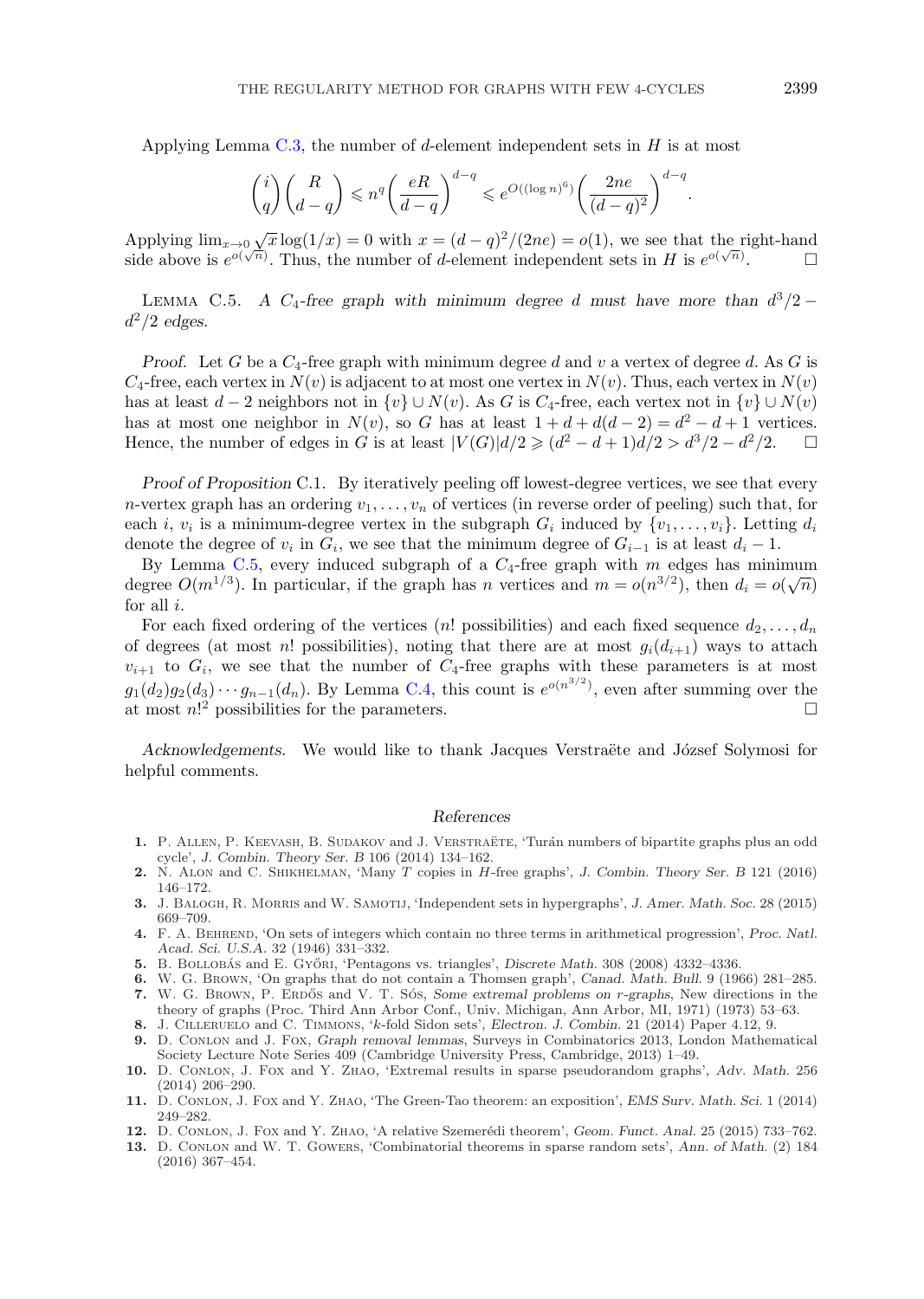- <span id="page-24-0"></span>14. D. CONLON, W. T. GOWERS, W. SAMOTIJ and M. SCHACHT, 'On the KŁR conjecture in random graphs', *Israel J. Math.* 203 (2014) 535–580.
- **15.** P. ERDOS, Problems and results in combinatorial number theory, Journées Arithmétiques de Bordeaux (Conf., Univ. Bordeaux, Bordeaux, 1974), Astérisque 24–25 (Mathematical Society of France, Paris, 1975) 295–310.
- 16. P. ERDOS, P. FRANKL and V. RODL, 'The asymptotic number of graphs not containing a fixed subgraph and a problem for hypergraphs having no exponent', *Graphs Combin.* 2 (1986) 113–121.
- 17. P. ERDŐS, A. RÉNYI and V. T. SÓS, 'On a problem of graph theory', *Studia Sci. Math. Hungar.* 1 (1966) 215–235.
- 18. P. ERDÓS and M. SIMONOVITS, 'Compactness results in extremal graph theory', *Combinatorica* 2 (1982) 275–288.
- **19.** B. Ergemlidze & A. Methuku 'Triangles in -free graphs and hypergraphs of girth six', Preprint, 2018, arXiv:1811.11873.
- **20.** B. ERGEMLIDZE, A. METHUKU, N. SALIA and E. GYŐRI, 'A note on the maximum number of triangles in a C5-free graph', *J. Graph Theory* 90 (2019) 227–230.
- **21.** J. Fox, 'A new proof of the graph removal lemma', *Ann. of Math.* (2) 174 (2011) 561–579.
- **22.** A. Frieze and R. Kannan, 'Quick approximation to matrices and applications', *Combinatorica* 19 (1999) 175–220.
- **23.** Z. FÜREDI and L. ÖZKAHYA, 'On 3-uniform hypergraphs without a cycle of a given length', Discrete Appl. *Math.* 216 (2017) 582–588.
- **24.** S. Gerke and A. Steger, *The sparse regularity lemma and its applications*, Surveys in Combinatorics 2005, London Mathematical Society Lecture Note Series 327 (Cambridge University Press, Cambridge, 2005) 227–258.
- **25.** W. T. Gowens 'What are dense Sidon subsets of  $\{1, 2, \ldots, n\}$  like?', blog post [https://gowers.wordpress.](https://gowers.wordpress.com/2012/07/13/what-are-dense-sidon-subsets-of-12-n-like/) [com/2012/07/13/what-are-dense-sidon-subsets-of-12-n-like/.](https://gowers.wordpress.com/2012/07/13/what-are-dense-sidon-subsets-of-12-n-like/)
- **26.** B. Green and T. Tao, 'The primes contain arbitrarily long arithmetic progressions', *Ann. of Math.* (2) 167 (2008) 481–547.
- **27.** D. J. Kleitman and K. J. Winston, 'On the number of graphs without 4-cycles', *Discrete Math.* 41 (1982) 167–172.
- **28.** Y. KOHAYAKAWA, *Szemerédi's regularity lemma for sparse graphs*, Foundations of Computational Mathematics (Rio de Janeiro, 1997) (Springer, Berlin, 1997) 216–230.
- **29.** Y. KOHAYAKAWA, T. LUCZAK and V. RODL, 'On  $K^4$ -free subgraphs of random graphs', *Combinatorica* 17 (1997) 173–213.
- **30.** J. KOMLÓS and M. SIMONOVITS, *Szemerédi's regularity lemma and its applications in graph theory,* Combinatorics, Paul Erdős Is Eighty 2 (Keszthely, 1993), Bolyai Society Mathematical Studies 2 (János Bolyai Mathematical Society, Budapest, 1996) 295–352.
- **31.** D. KRÁL, O. SERRA and L. VENA, 'A combinatorial proof of the removal lemma for groups', *J. Combin. Theory Ser. A* 116 (2009) 971–978.
- **32.** D. Kra´ľ, O. Serra and L. Vena, 'A removal lemma for systems of linear equations over finite fields', *Israel J. Math.* 187 (2012) 193–207.
- **33.** F. LAZEBNIK and J. VERSTRAETE, 'On hypergraphs of girth five', *Electron. J. Combin.* 10 (2003) Research Paper 25, 15 pp.
- **34.** L. Lovász, *Large networks and graph limits*, American Mathematical Society Colloquium Publications 60 (American Mathematical Society, Providence, RI, 2012).
- **35.** L. Lovász and B. Szegedy, 'Szemerédi's lemma for the analyst', *Geom. Funct. Anal.* 17 (2007) 252–270.
- **36.** C. PALMER, M. TAIT, C. TIMMONS and A. Z. WAGNER, 'Turán numbers for Berge-hypergraphs and related extremal problems', *Discrete Math.* 342 (2019) 1553–1563.
- **37.** S. Prendiville, 'Solving equations in dense Sidon sets', *Math. Proc. Cambridge. Phil. Soc.*, to appear.
- **38.** V. RÖDL and M. SCHACHT, *Regularity lemmas for graphs*, Fete of Combinatorics and Computer Science, Bolyai Society Mathematical Studies 20 (János Bolyai Mathematical Society, Budapest, 2010) 287–325.
- **39.** K. F. Roth, 'On certain sets of integers', *J. Lond. Math. Soc.* 28 (1953) 104–109.
- **40.** I. Z. Ruzsa, 'Solving a linear equation in a set of integers. I', *Acta Arith.* 65 (1993) 259–282.
- **41.** I. Z. RUZSA and E. SZEMERÉDI, Triple systems with no six points carrying three triangles, Combinatorics (Proc. Fifth Hungarian Colloq., Keszthely, 1976), Vol. II, Colloquia Mathematica Societatis J´anos Bolyai 18 (North-Holland, Amsterdam-New York, 1978) 939–945.
- **42.** W. Samotij, 'Counting independent sets in graphs', *Eur. J. Combin.* 48 (2015) 5–18.
- **43.** A. A. Sapozhenko, 'On the number of independent sets in extenders', *Diskret. Mat.* 13 (2001) 56–62.
- **44.** A. A. Sapozhenko, 'Asymptotics of the number of sum-free sets in abelian groups of even order', *Dokl. Akad. Nauk* 383 (2002) 454–457.
- **45.** A. A. Sapozhenko, 'The Cameron-Erd˝os conjecture', *Dokl. Akad. Nauk* 393 (2003) 749–752.
- **46.** D. Saxton and A. Thomason, 'Hypergraph containers', *Invent. Math.* 201 (2015) 925–992.
- **47.** M. Schacht, 'Extremal results for random discrete structures', *Ann. of Math.* (2) 184 (2016) 333–365.
- **48.** A. SCOTT, 'Szemerédi's regularity lemma for matrices and sparse graphs', *Combin. Probab. Comput.* 20 (2011) 455–466.
- **49.** A. Shapira, 'A proof of Green's conjecture regarding the removal properties of sets of linear equations', *J. Lond. Math. Soc.* (2) 81 (2010) 355–373.